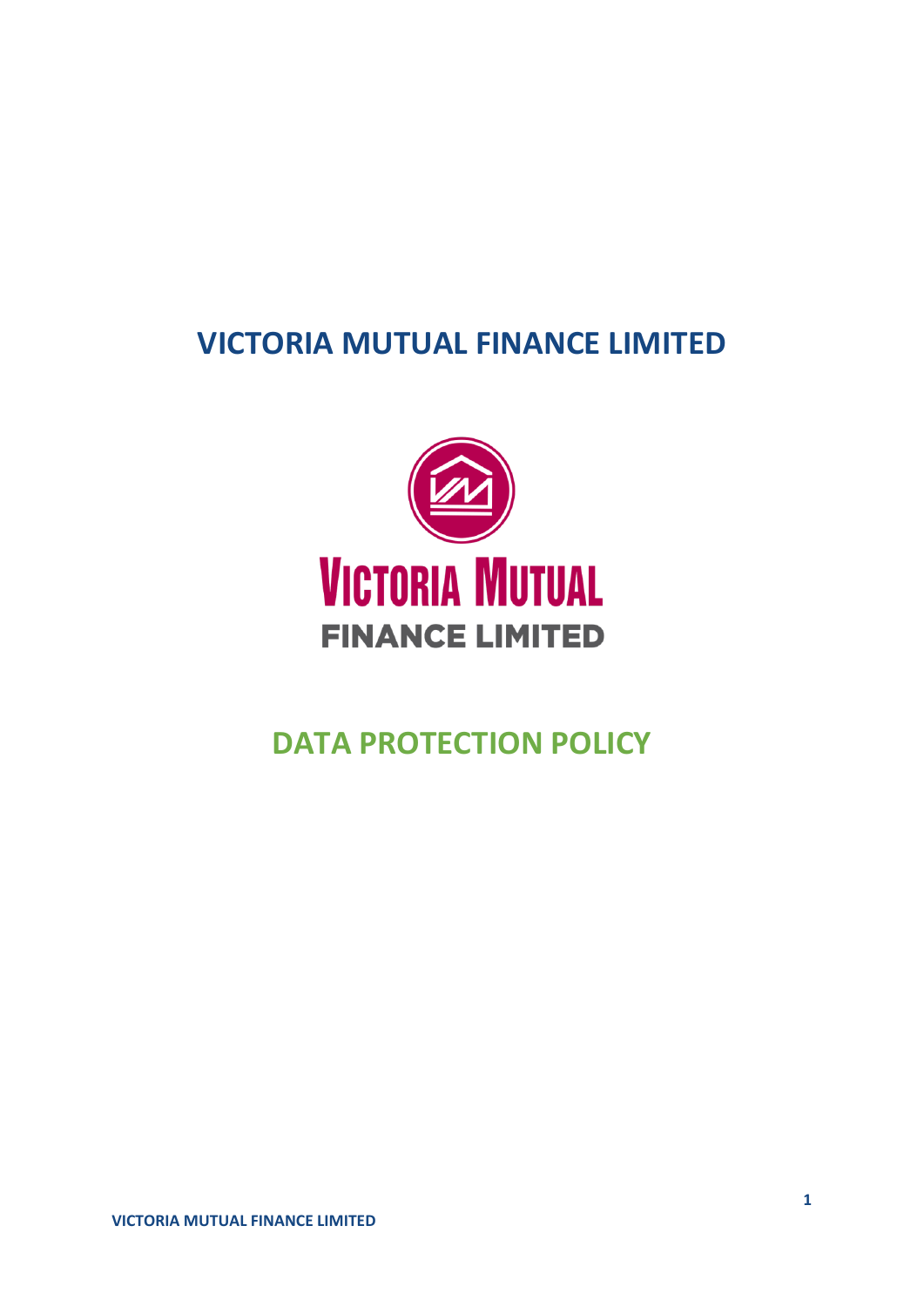# **PAGE OF CONTENTS**

| 1.  |                                                                          |  |
|-----|--------------------------------------------------------------------------|--|
|     |                                                                          |  |
|     | 1.2 INTRODUCTION TO THE INFORMATION COMMISSIONER'S OFFICE (ICO)5         |  |
| 2.  |                                                                          |  |
|     | 2.1 GOVERNANCE AND ACCOUNTABILITY POLICY AND PROCEDURE - INTRODUCTION  6 |  |
|     |                                                                          |  |
| 3.  |                                                                          |  |
|     |                                                                          |  |
|     |                                                                          |  |
| 4.  |                                                                          |  |
|     |                                                                          |  |
|     |                                                                          |  |
|     |                                                                          |  |
| 5.  |                                                                          |  |
|     |                                                                          |  |
| 6.  |                                                                          |  |
|     |                                                                          |  |
| 7.  |                                                                          |  |
| 8.  |                                                                          |  |
| 9.  |                                                                          |  |
| 10. |                                                                          |  |
| 11. |                                                                          |  |
| 12. |                                                                          |  |
| 13. |                                                                          |  |
| 14. |                                                                          |  |
| 15. |                                                                          |  |
| 16. |                                                                          |  |
| 17. |                                                                          |  |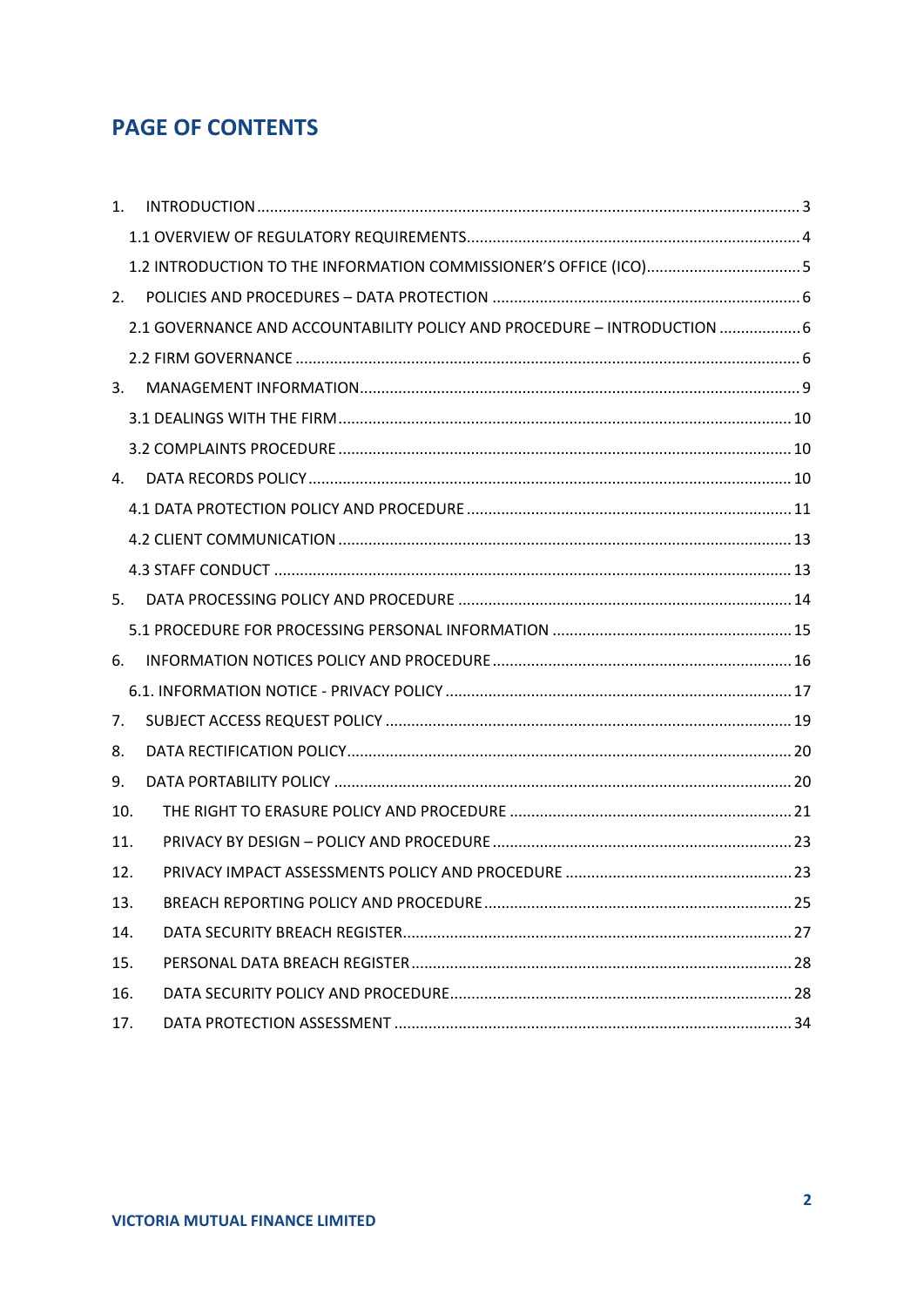# <span id="page-2-0"></span>**1. INTRODUCTION**

This Compliance System has been prepared for us by Scott Robert and is specific to Victoria Mutual Finance Limited's (VMFL) data compliance arrangements.

Scott Robert is a trading name of Compliance Consult and Advisory Limited. The company provides a range of regulatory compliance solutions to both businesses and regulators.

The content contained herein has been tailored to VMFL's requirements taking account of information provided by the key people recorded in this document.

The Policies and Procedures section deals with different aspects of our operational activity and sets out the current compliance arrangements in respect of the same. However, we must also operate operational processes and controls to ensure that the compliance arrangements are fulfilled. The operational processes and controls are only contained in this system in part and reference should be made to our operational procedures for further information.

Risk assessments were conducted which took into account anticipated risks arising from our current activity pertaining to our handling of personal and/or sensitive data. We will conduct risk assessments regularly on an ongoing basis and will implement control mechanisms accordingly.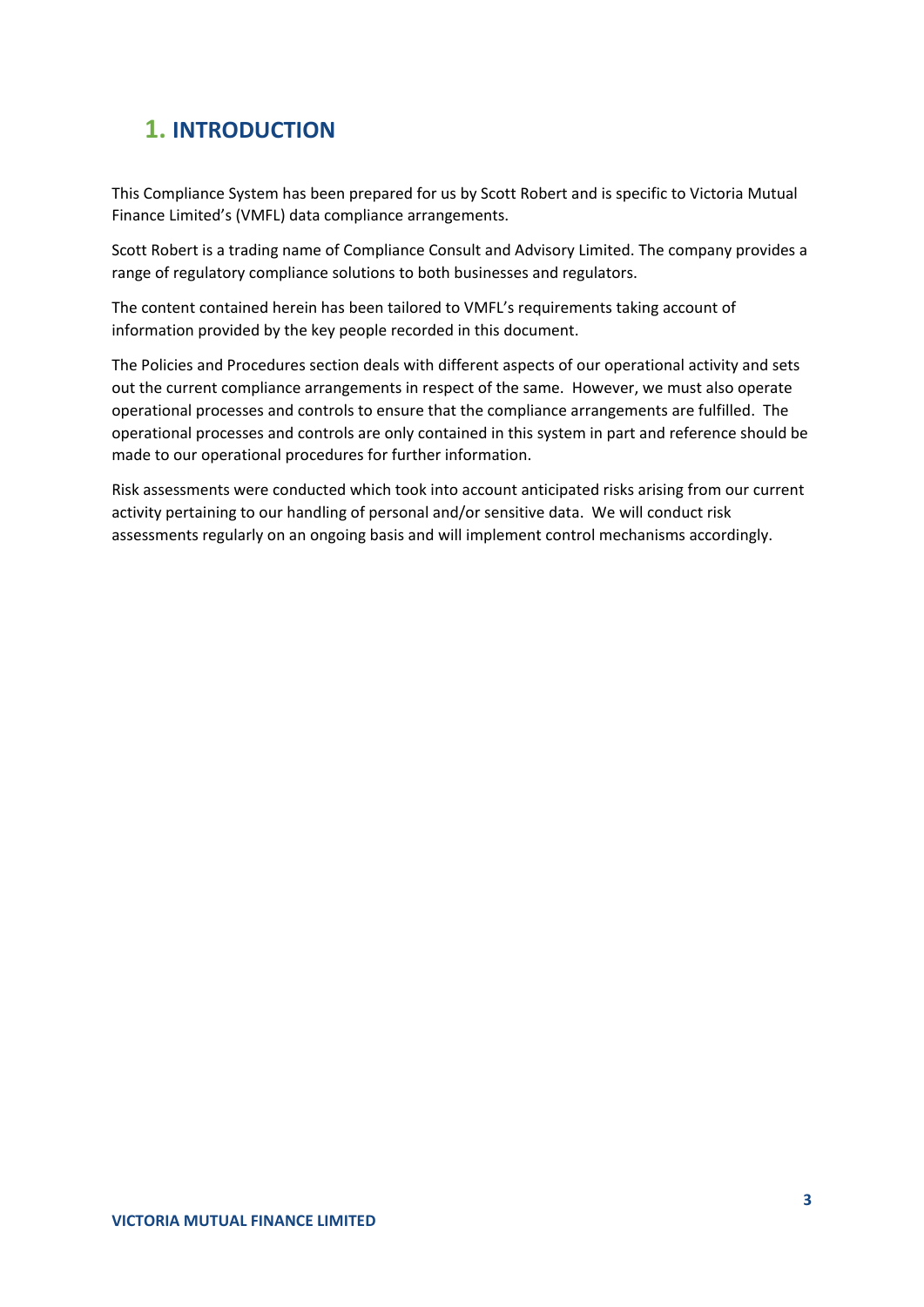### <span id="page-3-0"></span>**1.1 OVERVIEW OF REGULATORY REQUIREMENTS**

Data and the utilisation of data is instrumental to the day to day operations of much of the UK economy. Data often relates to the individuals from whom it was collected, and the law provides those individuals with protection against the misuse of their data. Those who process data, and those who choose how data is processed are under legal obligations to ensure their engagement with data is lawful. The Data Protection Act 1998 ("DPA") provided a comprehensive regulatory regime of data protection in the UK. However, the act was introduced at a time when the modern climate of data dependency was unimaginable. As such, the General Data Protection Regulation ("GDPR") has been implemented to update data protection legislation and bring it in to line with the current data use across the European Union. GDPR will come into force on 25<sup>th</sup> May 2018.

The GDPR builds upon and extends many of the existing requirements currently in place under the DPA. These changes focus upon revising the expectations upon data controllers and processors, by providing individuals with greater control over how their data is collected and processed. Some of the key changes include increased focus on accountability, the revised definition of consent, the creation of direct rights including the right to be informed, the right to object and the right to erasure, and further powers for the Information Commissioner's Office ("ICO") as the regulatory body for ensuring compliance with the GDPR.

The regulatory requirements under the DPA and the GDPR require organisations to consider whether they are appropriately collecting and processing data before and during data utilisation. Following the introduction of the GDPR, considerable changes will be noticeable for organisations who control or process data.

The requirements of the GDPR will also be perceptible in the provision of data subjects (individuals to whom data relates) with certain rights that they may exercise over the usage of their data. These rights include the right to be informed, the right to object, the right to access and the right to be forgotten (the right to of erasure). The introduction of these rights will create noticeable changes for organisations who seek to collect or process data. The right to be informed, for example, ensures that individuals are provided with information relating to the processing of their data prior to that processing. By providing these rights to individuals, the GDPR increases the regulatory requirements upon organisations and provides individuals with greater control over the usage of their data.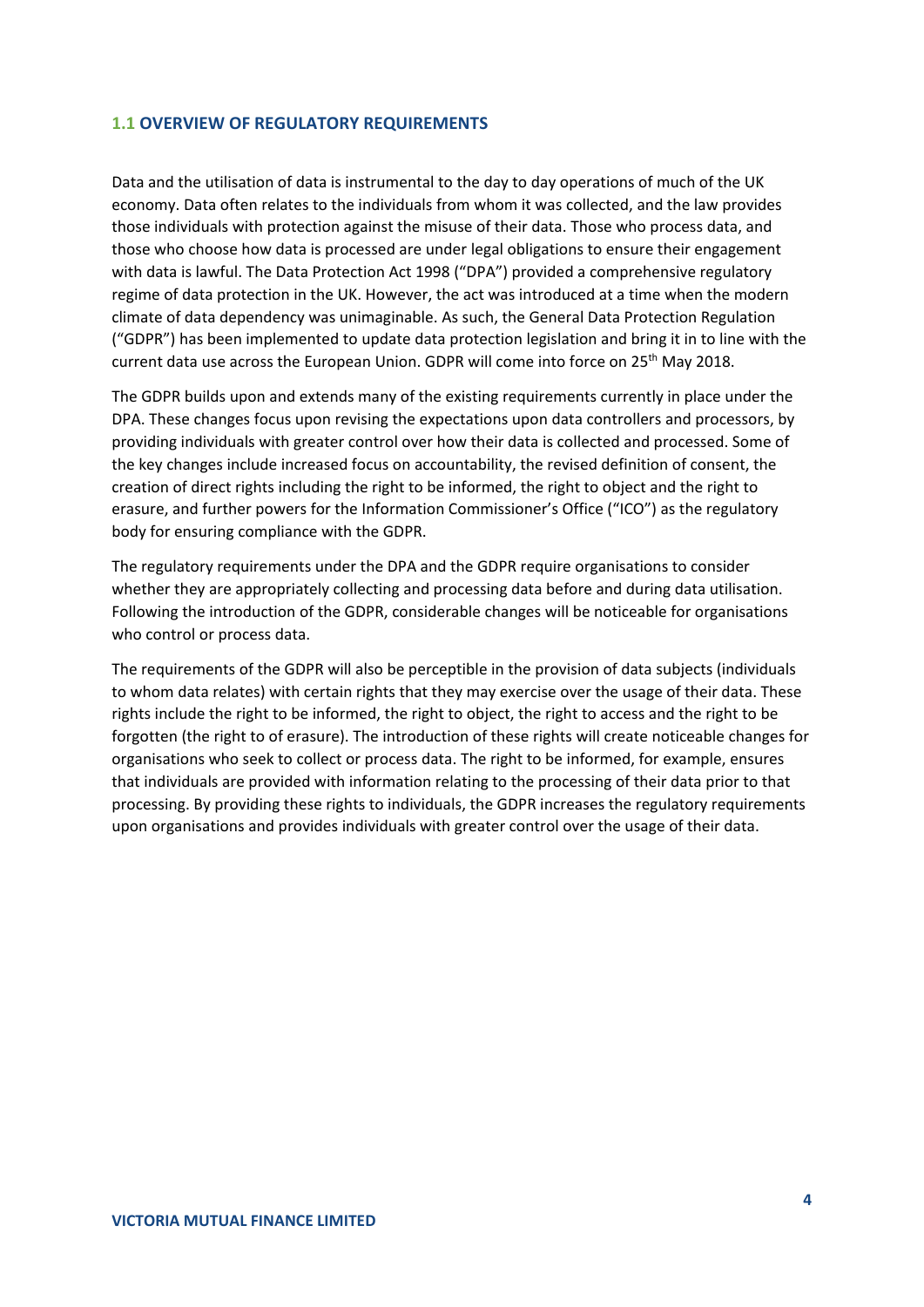### <span id="page-4-0"></span>**1.2 INTRODUCTION TO THE INFORMATION COMMISSIONER'S OFFICE (ICO)**

Data and the utilisation of data is instrumental to the day to day operations of much of the UK economy. Data, often relates to the individuals from whom it was collected, and the law provides those individuals with protection against the misuse of their data. Those who process data, and those who choose how data is processed are under legal obligations to ensure their engagement with data is lawful.

The Data Protection Act 1998 ("DPA") provided a comprehensive regulatory regime of data protection in the UK. However, the act was introduced at a time when the modern climate of data dependency was unimaginable. As such, the General Data Protection Regulation ("GDPR") has been implemented to update data protection legislation and bring it in to line with the current data use across the European Union. GDPR came into force on 25<sup>th</sup> May 2018.

The GDPR builds upon and extends many of the existing requirements currently in place under the DPA. These changes focus upon revising the expectations upon data controllers and processors, by providing individuals with greater control over how their data is collected and processed. Some of the key changes include increased focus on accountability, the revised definition of consent, the creation of direct rights including the right to be informed, the right to object and the right to erasure, and further powers for the Information Commissioner's Office ("ICO") as the regulatory body for ensuring compliance with the GDPR.

The regulatory requirements under the DPA and the GDPR require organisations to consider whether they are appropriately collecting and processing data before and during data utilisation. Following the introduction of the GDPR, considerable changes will be noticeable for organisations who control or process data.

The requirements of the GDPR will also be perceptible in the provision of data subjects (individuals to whom data relates) with certain rights that they may exercise over the usage of their data. These rights include the right to be informed, the right to object, the right to access and the right to be forgotten (the right to of erasure). The introduction of these rights will create noticeable changes for organisations who seek to collect or process data. The right to be informed, for example, ensures that individuals are provided with information relating to the processing of their data prior to that processing. By providing these rights to individuals, the GDPR increases the regulatory requirements upon organisations and provides individuals with greater control over the usage of their data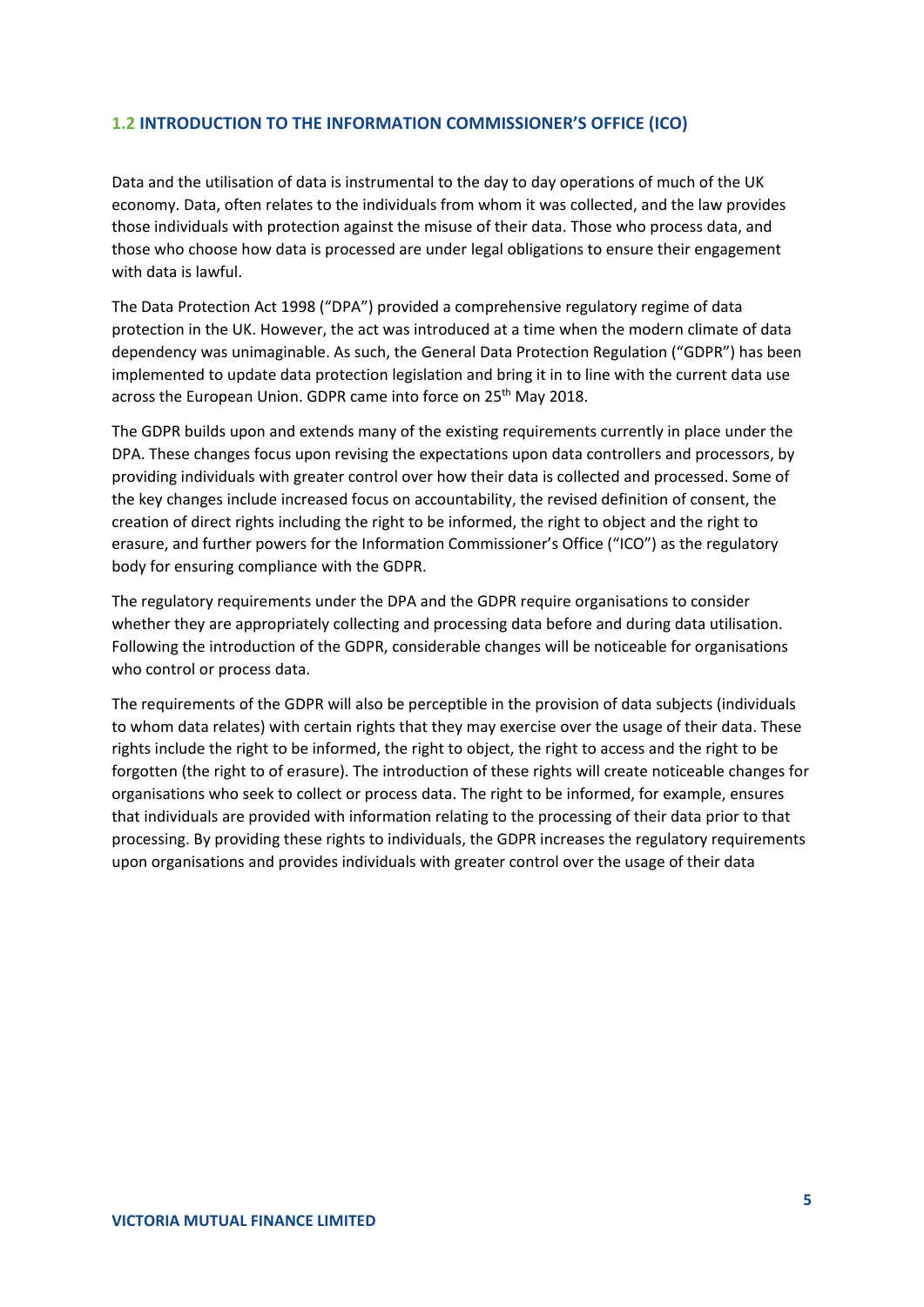# <span id="page-5-0"></span>**2. POLICIES AND PROCEDURES – DATA PROTECTION**

These policies and procedures collectively form our regulatory risk management system to ensure that we conduct our business model in accordance to the rules and all relevant laws and regulations. When creating this Compliance System we took into consideration the risk areas identified from our Regulatory Risk Assessment and have created the following policies and procedures as a mechanism to ensure that we minimise the probability of the regulatory risk materialising.

We regularly review the adequacy of our regulatory risk management system by way of monitoring our risks, KPI's and MI to ensure that we are operating effectively and that amendments are made to rectify any inadequacies identified*.* 

### <span id="page-5-1"></span>**2.1 GOVERNANCE AND ACCOUNTABILITY POLICY AND PROCEDURE – INTRODUCTION**

Our company understands and accepts the requirements placed upon us by the GDPR.

We have identified potential risks and implemented procedures to ensure our ongoing compliance with the legislation, ensuring that our company has the necessary structure, efficacy of accountability, monitoring, collection and utilisation of management information as well as the appropriate complaints procedures.

We are confident in our ability to operate in conformity with the regulatory requirements that apply by virtue of our authorisation with our regulator, both at this present time and in the event of any change to our business.

### <span id="page-5-2"></span>**2.2 FIRM GOVERNANCE**

To assist in setting out our governance arrangements we have separated each area of potential concern into its own category, detailing the measures we have implemented and the risk each of those measures is intended to address.

### *Clear directorial responsibilities*

*We will ensure* our director's responsibilities, specifically in relation to data, are clearly documented with each director signing an acknowledgement that they have understood their responsibilities. At least one individual is responsible for dealing with the apportionment of responsibility for data protection. These measures ensure that directors can be held accountable for their acts or omissions whilst business affairs can be monitored and controlled.

### *Clear reporting lines*

We will have in place, a documented structure chart, which details the clear reporting lines between our board, senior management, and specific departments and that document is reviewed biannually. Senior management can thereby ensure that they are aware of their responsibilities.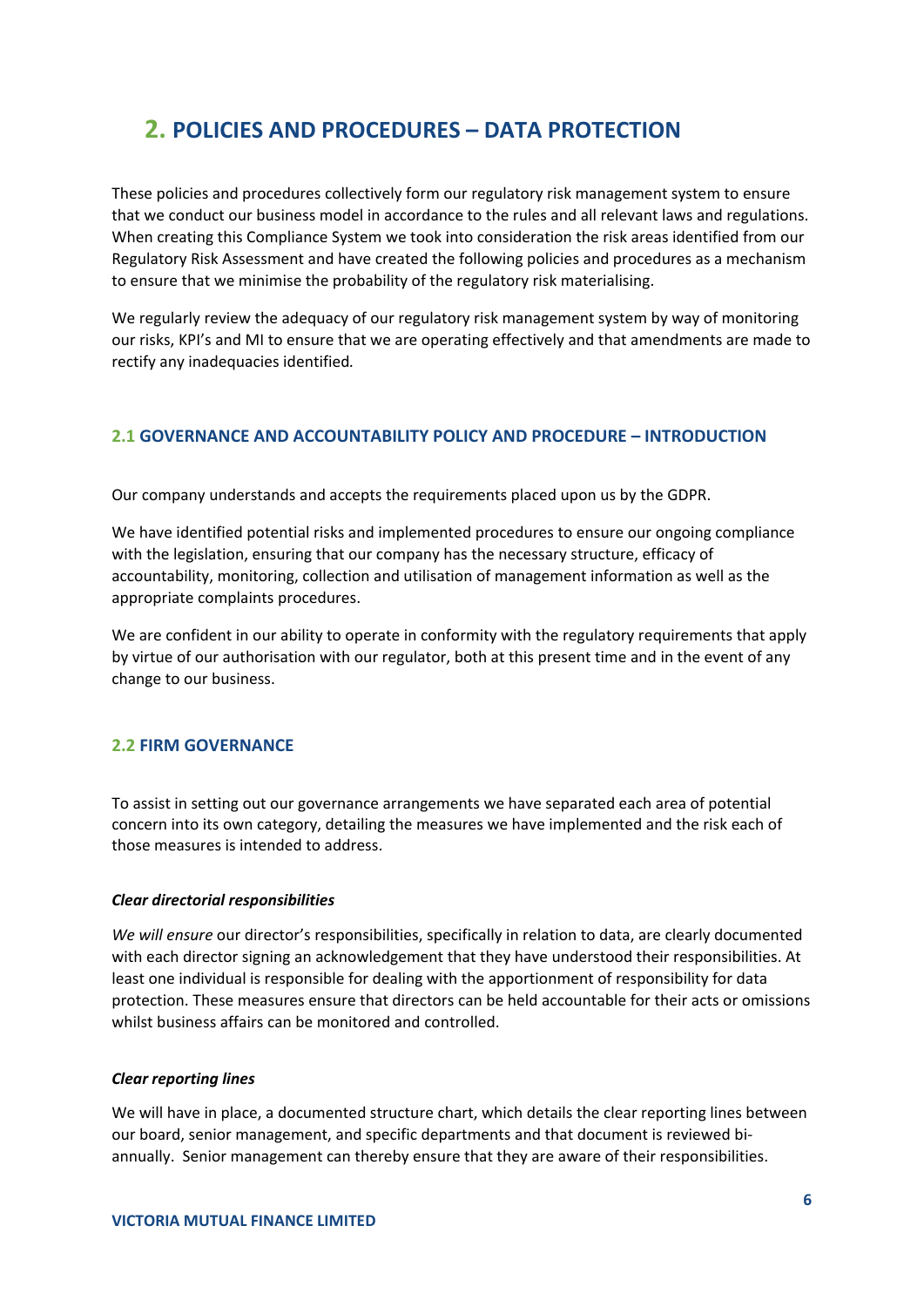### *Clear and appropriate apportionment -*

*We will ensure,* on a quarterly basis, the individual responsible for apportionment of responsibilities reviews and reapportions those responsibilities appropriately. This ensures that significant responsibilities are regularly reviewed, that responsibilities are apportioned in conjunction with the firms' growth and that it mitigates against the risk of failures caused by unclear apportionment.

### *Strong senior management structure with appropriate monitoring of director responsibilities -*

We will ensure those invited to attend management meetings are notified in advance, management meeting minutes are taken and distributed to attendees and a quorum has been implemented to ensure decisions are made based on a minimum number of votes. This ensures that directors make decisions based on the customer's best interest and wherever a decision is made which may not be in the best interest of the firm, such a decision can be challenged.

### *Systems and controls enable the firm to monitor and ensure compliance -*

We will fully implement this manual which contains extensive policies and procedures in relation to our use of data. We are aware that the compliance manual must be reviewed and updated on a quarterly basis. Individuals are appointed to oversee the firm's compliance, they are responsible for monitoring our compliance and reports to the board monthly. As part of the management meeting agenda the Board discusses any issues, concerns or general information regarding compliance. These measures enable the firm to monitor, identify and assess compliance risks. They also ensure that we minimise the risk of conducting activity that is in breach of the ICO regulations and the risk of regulatory action being taken against us.

### *Management information is gathered appropriately* –

We will have a system is in place that details the required information, when that information is required and for whom it is required. Management information is then included on management meeting agendas with the minutes of the meeting recorded and stored. Through these steps, we have addressed the risk of being unable to identify, monitor or manage risks of regulatory concern, such as the fair treatment of our customers.

### *Proper assessments of responsible employee's honesty and competence –*

We will ensure individuals within the firm are assessed at the point of recruitment to ensure their suitability. Additionally, a clear and documented recruitment process is in place. Through this we ensure that our employees can fulfil the role competently and that they neither act dishonestly nor treat customers unfairly.

### *Procedures in place to ensure senior management implement and maintain the business continuity policy –*

We will ensure we have in place a business continuity plan which documents the key business risks and mitigations in the event of those risks occurring. Our business continuity plan is reviewed annually, mitigating against the potential risks that the business activity becomes disrupted which could cause the firm to lose revenue, have a detrimental impact to customers if services are disrupted as well as increase the potential loss of essential data.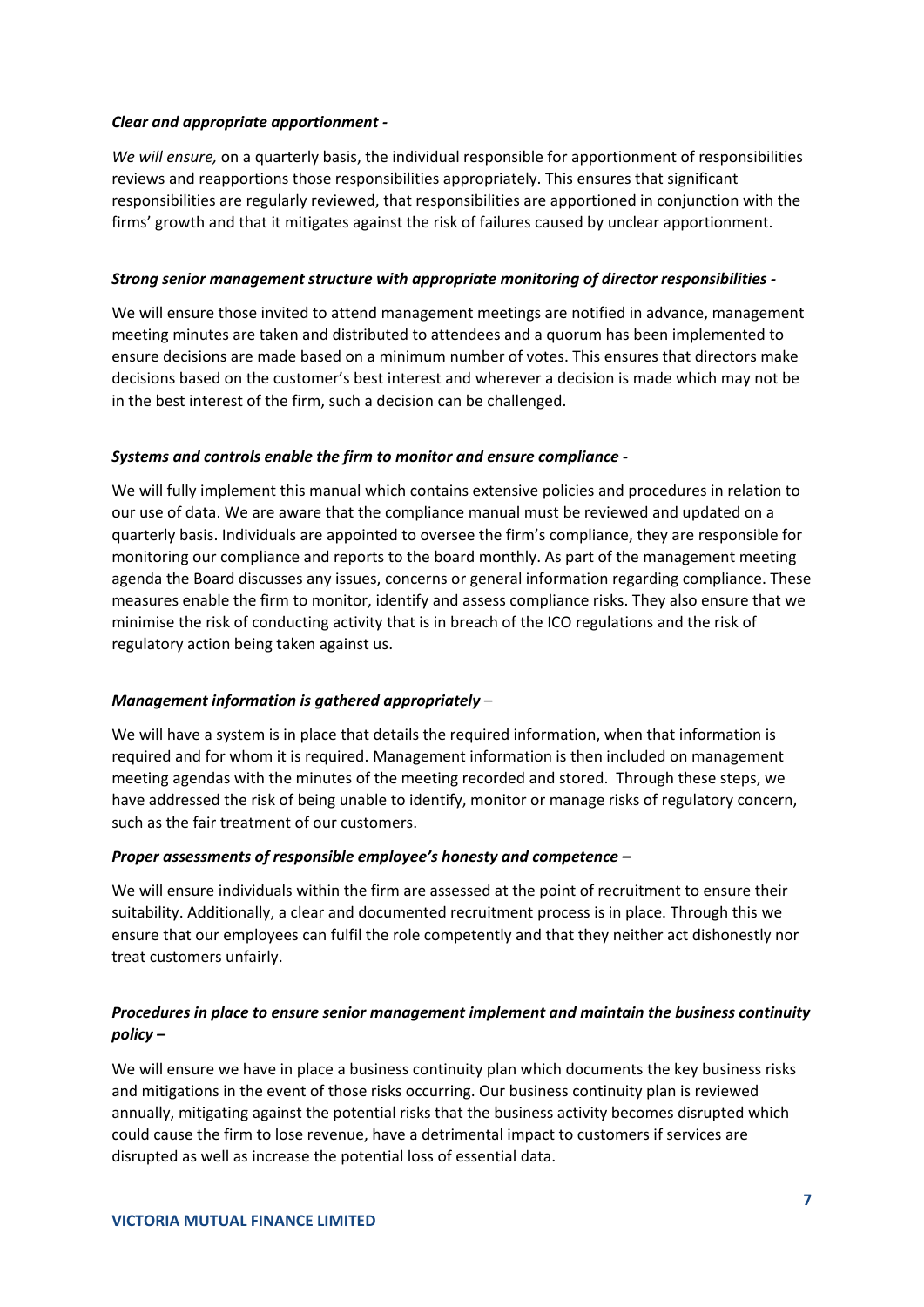### *Our firm appropriately assesses the requirement for a Data Protection Officer –*

We will assess the requirement and decide whether to appoint or outsource a Data Protection Officer (DPO) who will advise our organisation on the obligations required to comply with the GDPR and other data protection laws. The DPO will monitor compliance by managing internal data protection activities and advising on data protection impact assessments. The DPO will also train staff and conduct internal audits. This individual will be the first point of contact for the supervisory authorities and individuals whose data is processed.

### *Our firm ensures that it only appoints individuals who are capable and competent* **–**

We will have a strict recruitment policy in place to ensure that the Data Protection Officer or person responsible for data protection has sufficient training or experience to carry out the role. We consider the candidate's skills, knowledge and experience whilst also ensuring that previous employment histories have been verified. This also ensures that individuals are only considered as candidates if they have enough time to satisfy relevant requirements.

### *The firm only appoints individuals after assessing their financial soundness* **–**

We will ensure, the honesty, integrity and reputation questionnaire is implemented and includes questions around judgement, debts and bankruptcy proceedings. We will ensure all candidates answer each question and sign to acknowledge their answers are truthful. Additionally, the firm conducts credit history checks on proposed individuals prior to appointment. These measures ensure that individuals are only appointed after verification of their suitability.

### *The firm will ensure safe data usage and reduce the risk of improper data handling –*

We ensure a regulatory risk assessment is in place to identify and assess the risk of improper data handling. We have assessed our use of personal data and identified areas where there are risks of regulatory breaches. Each risk has been allocated an impact score based on the nature and seriousness of the risk were it to materialise. We have set out our strategy by which we aim to mitigate and manage each risk.

### *We will implement procedures to ensure notification and disclosure of significant information/material to the ICO on matters of serious regulatory impact or on any change to the firm's core information –*

After identifying the risk that the ICO may be unable to conduct its supervisory role sufficiently or that the ICO takes regulatory action against the firm, this will be discussed during the firm's management meetings. We will undertake discussions in relation to business information, we then collect, and report to the ICO any serious breaches. We will ensure the breach is reported to the ICO within 72 hours of becoming aware of it. To prevent reoccurrence of such breach, we will schedule regular management meetings to discuss any breaches, and to provide solutions to mitigate these in the future. Management team will take minutes of these meetings, as they will act as an accountability tool, record any issues discussed and decisions made concerning these issues.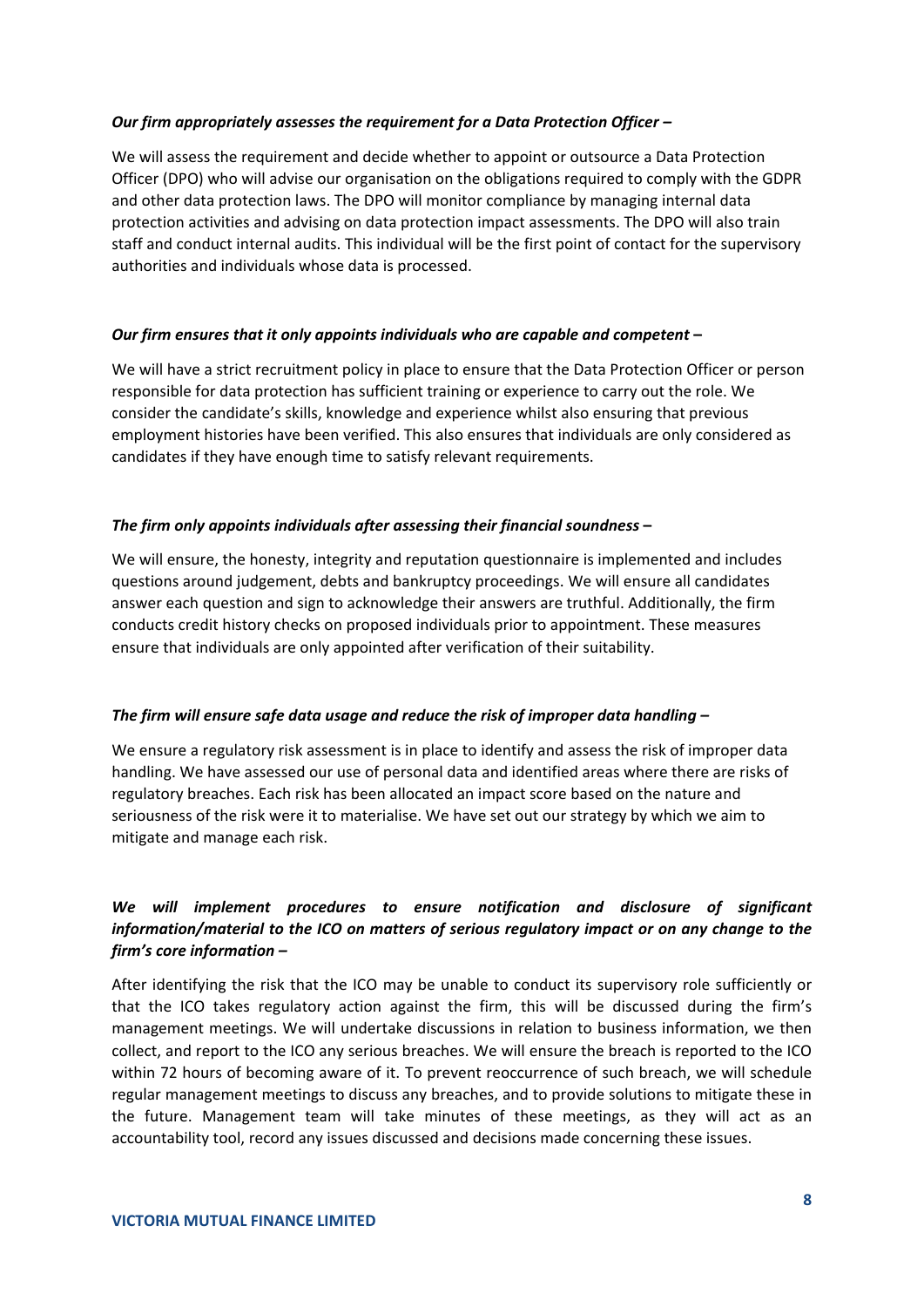### *We will ensure sufficient monitoring is in place to satisfy all regulatory requirements –*

We will undertake an annual regulatory risk assessment to document our data use which is reviewed and updated on an annual basis, with appropriate remedial action carried out.

### <span id="page-8-0"></span>**3. MANAGEMENT INFORMATION**

To ensure our ongoing compliance with the regulations, we have endeavoured to ensure that management information is properly and comprehensively available to assist the senior management to monitor and asses the firm's actions regarding our regulatory requirements.

We have in place adequate systems and controls to monitor and ensure the overall compliance of the firm. In addition to this utilised Compliance Manual which contains extensive policies and procedures in relation to the regulated activities, an individual has been appointed with the responsibility to oversee the firm's compliance. That individual monitors and then reports to the board on a monthly basis. The reports form part of the board's management meeting agenda, informing the board of any issues and giving opportunity to discuss the measures required to ensure ongoing compliance.

We ensure that management information is gathered properly through a system that is in place which details what information is required, when it is required and for whom it is required. That information is then included in management meeting agendas, the minutes of which are recorded and stored. The data which is gathered includes:

- $\Box$  Complaints;
- D Product Data;
- $\Box$  File Audits:
- $\Box$  Records of business transactions;
- □ Records of Internal Organisation:
- SAR Requests;
- □ Report listing any 'Personal Data Breaches';
- □ Breach Report Reviews; and

We also review Client Files monthly to ensure that client records are kept up to date.

Management Information will enable management to make informed business decisions. It is important that we ensure the management information is:

- $\Box$  Accurate the correct numbers with any commentary contributed by the right people;
- $\Box$  Timely sufficiently available to enable managers to act;
- $\Box$  Relevant displaying what a manager can directly influence or something that they may need to escalate to facilitate the necessary action; and
- $\Box$  Consistent consistent on a period-to-period basis to allow managers to spot trends and make sound decisions.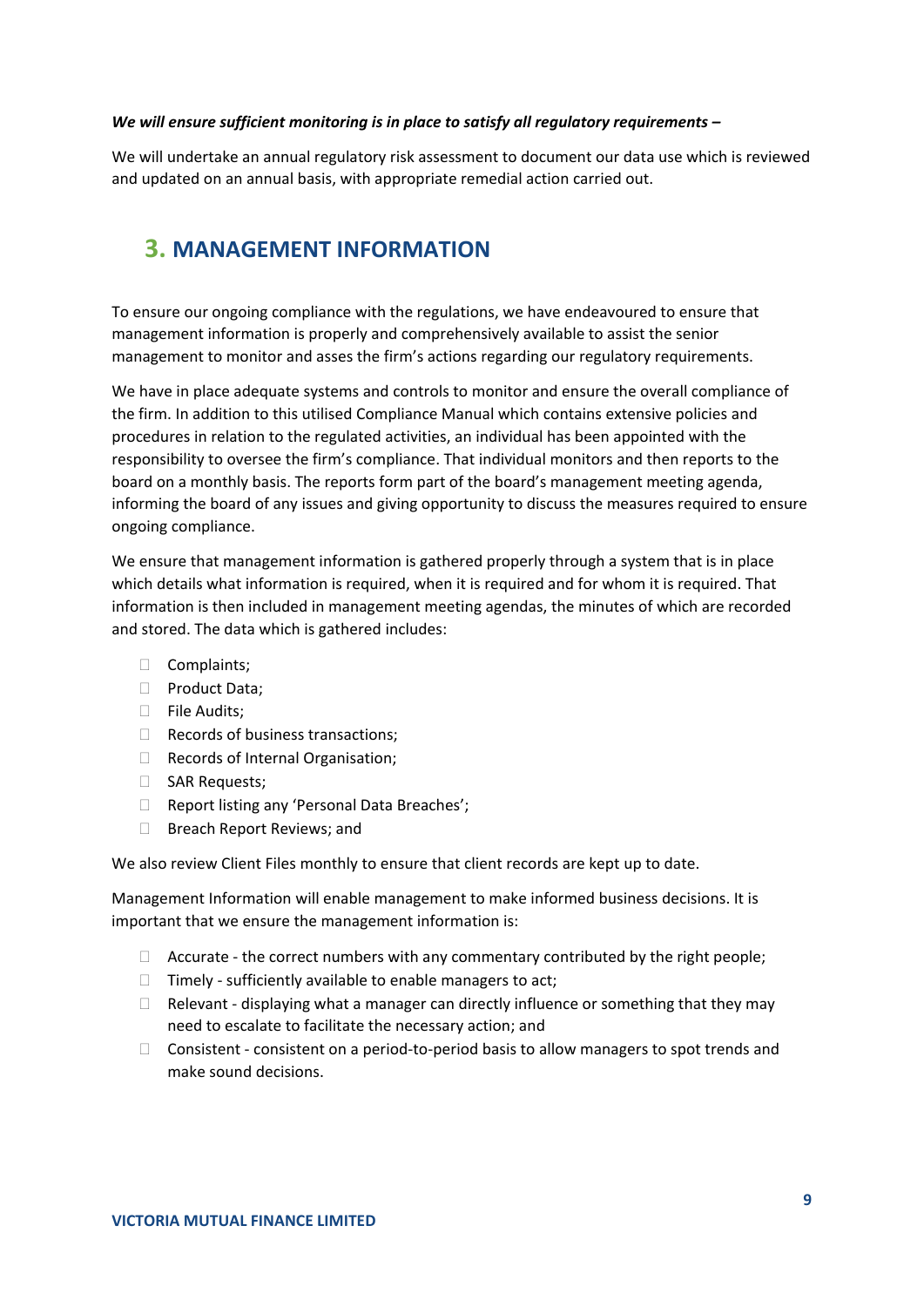### <span id="page-9-0"></span>**3.1 DEALINGS WITH THE FIRM**

We operate key principles to ensure we are complaint with the regulations at all times:

- $\Box$  Clear reporting lines;
- $\Box$  Documented and appropriately apportioned responsibilities;
- $\Box$  Established systems and procedures for the identification and rectification of potential breaches of compliance;
- $\Box$  Clear methods for gathering and utilising management information; and
- $\Box$  Procedures for ensuring business continuity.

### <span id="page-9-1"></span>**3.2 COMPLAINTS PROCEDURE**

Our firm aims to ensure compliance by appropriate handling of any complaints received, dealing with those complaints in the appropriate manner and taking from each complaint, information relevant to ensuring that potential breaches are identifies and appropriately remedied.

### <span id="page-9-2"></span>**4. DATA RECORDS POLICY**

Regulatory requirements require firms to maintain appropriate records and audit trails to evidence compliance to the requirements, to demonstrate decision-making and to effectively investigate customer complaints. This Recording Policy sets out principles that we follow to ensure that we maintain adequate records and audit trails of our business conduct.

- $\Box$  We will record and store telephone calls to consumers for a period of no more than 3 years;
- $\Box$  We will record and store all written communications with clients including provision of information and correspondence and notes of conversations;
- $\Box$  We will record and store written communications with third parties;
- $\Box$  We will record and store all documentation pertaining to a client's file (i.e. product documentation, bank statements, terms and conditions and letters of authority;
- $\Box$  We will record and store completed due diligence documentation and relevant agreements with third parties;
- $\Box$  Where we have received consent to contact the customer we will keep evidence of consent;
- $\Box$  We will maintain records of staff training, monitoring and assessments;
- $\Box$  We will maintain records of contact with vulnerable customers;
- $\Box$  We will maintain records of complaints (i.e. subject matter of the complaint, details of the complainant, details of investigation carried out, outcome of the complaint, root cause analysis); and
- $\Box$  We will maintain records of compliance monitoring carried out.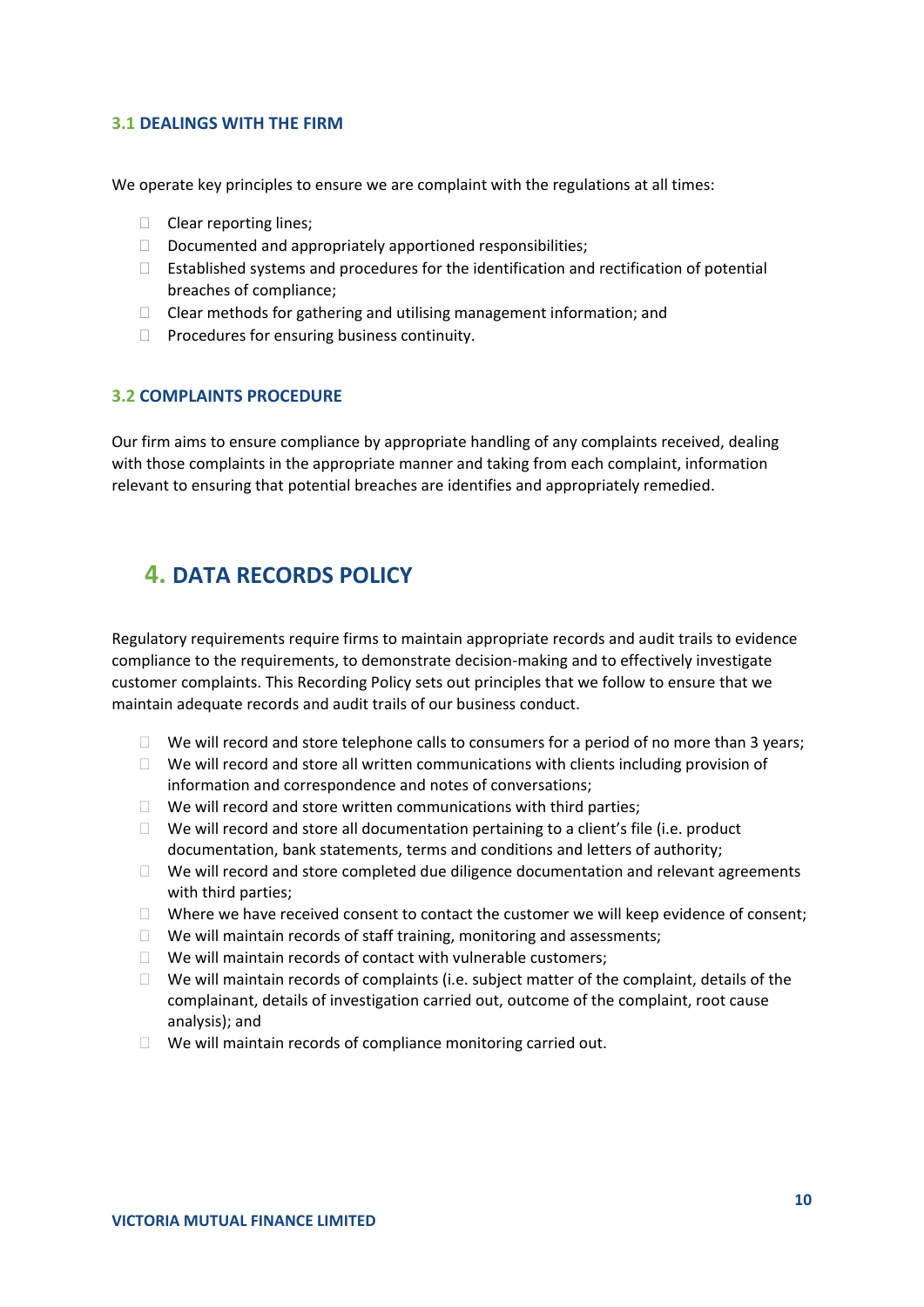### <span id="page-10-0"></span>**4.1 DATA PROTECTION POLICY AND PROCEDURE**

Our activity involves the collection of personal data and may involve the collection of sensitive personal data.

Data for the purposes of our products and services includes:

- Customer personal information;
- Customer transactional data; and
- Customer product data.

We only store and processes data in accordance with the data protection principles contained in the Data Protection Act 1998, and also, in line with the General Data Protection Regulation which came into force on 25<sup>th</sup> May 2018.

We have not identified any aspect of our products and services which breaches, or is likely to breach, the requirements of the Data Protection Act 1998.

Data is retained in connection with our products and services for a period of six years in the case of customers and three months in the case of data subjects who have engaged with us but have not become customers. If we are unable for any reason to provide an exact timescale for data retention of particular information, we will provide a framework of the criteria used to determine this period.

The Information Commissioner enforces the Data Protection Act 1998, and the General Data Protection Regulation; which give individuals the right to know what information is held about them, and provides the framework to ensure that personal information is handled correctly.

Our legal responsibilities under the Act are:

- $\Box$  To notify the Information Commissioner Office that we are processing information:
- $\Box$  To process the personal information in accordance with the eight principles of the Act; and
- $\Box$  To answer subject access requests received from individuals:

Responsibility for overseeing Data Protection includes:

- $\Box$  Ensuring that the Information Commissioner is notified, and that the notification is kept up to date. Renewal of the Firm's registration costs an annual fee, no VAT charge and is payable to the Information Commissioner's Office;
- $\Box$  Ensuring that the people whose information we hold, know that we have it, and that they are likely to understand what it will be used for;
- $\Box$  Ensuring that there are sufficient safety measures in place to protect personal information under the Data Protection Act 1998 which are appropriate for the different records held whether they are on paper or digitally:
- $\Box$  Ensuring that access to personal information is limited to those on a strictly need to know basis;
- $\Box$  Ensuring that personal information is accurate and up to date;
- $\Box$  Ensuring that personal information is deleted or destroyed as soon as there is no further need for it;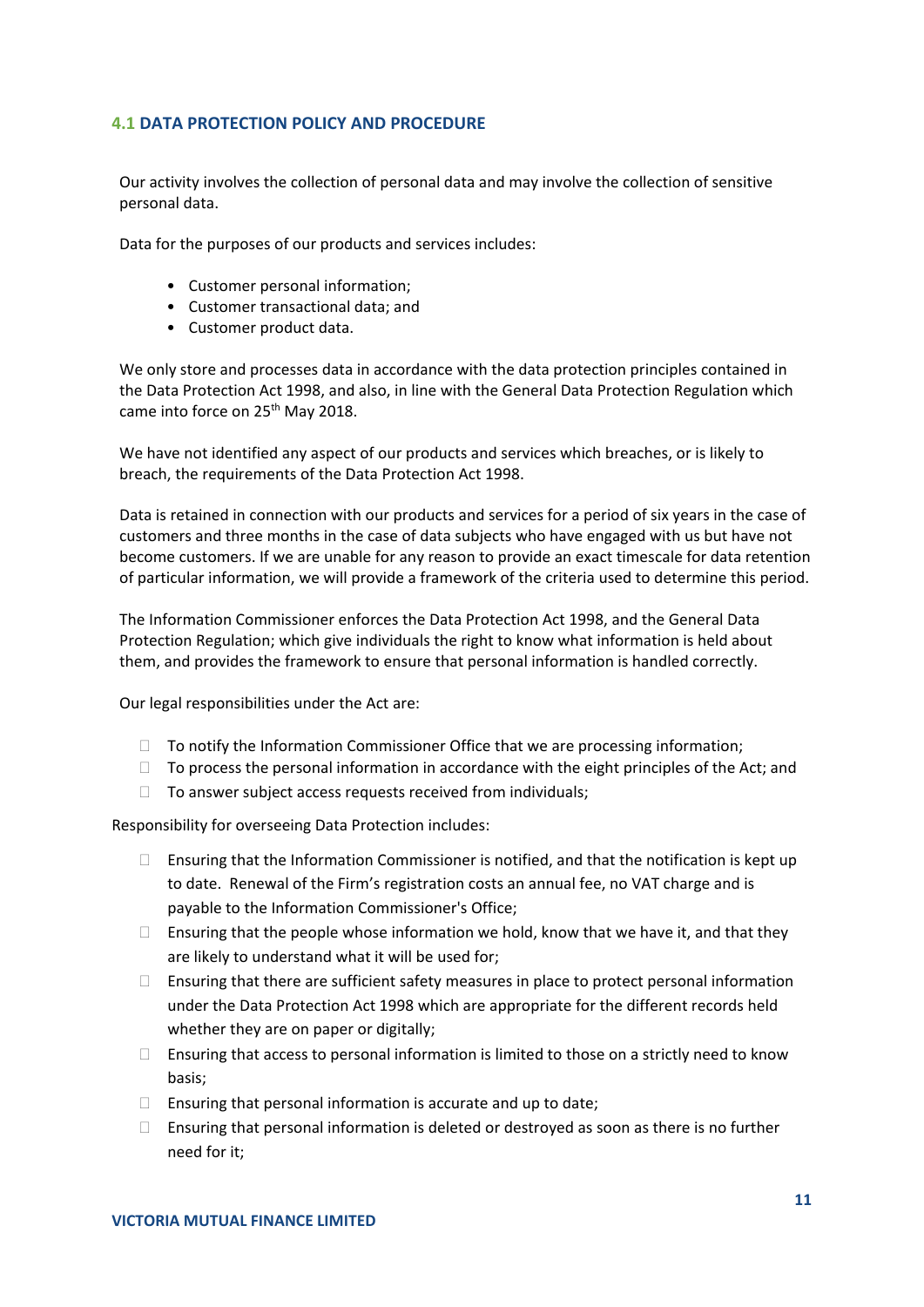- $\Box$  Ensuring that all employees are trained in their duties and responsibilities under the Data Protection Act, and assess whether they are putting them into practice;
- Ensuring that any notice of breach is reported to the Information Commissioner's Office within 72 hours;
- $\Box$  Ensuring that all personnel are made aware that Exemption 29 under the Data Protection Act can be applied if the police need some information for the prevention and detection of crime or for the apprehension or prosecution of offenders. This exemption cannot be used by the police as a 'fishing exercise', which means that they cannot ask for all records in the hope of catching offenders but must have a specific request and a need for this information. Only if we are satisfied that the information is going to be used for this purpose and they have given a specific reason for wanting this information can the information be disclosed;
- $\Box$  Ensuring that if we have a legitimate reason for recording calls e.g. for staff training purposes that people are made aware of this;
- $\Box$  For being aware that the Act provides individuals with important rights, including the right to find out what personal information is held on electronic and most paper records;
- $\Box$  For being aware that should an individual or organisation feel they're being denied access to personal information they are entitled to, or feel their information has not been handled according to the eight principles, that they can ask the Information Commissioner to help;
- $\Box$  Ensuring that third party information is removed from computer records before being disclosed;
- $\Box$  Ensuring that manual records which are contained within a "relevant filing system" are disclosed on request and that the files which form part of the relevant filing system are structured or referenced in such a way that information about the applicant can be easily located. Where manual files fall within the definition of a relevant filing system, the content will either be sub-divided, which allows the searcher to go straight to the correct category and retrieve the information requested without a manual search, or will be indexed to allow the searcher to go directly to a relevant page(s); and
- $\Box$  Drawing up a Data Security Policy based on the above which is specific to us and ensure that senior management communicate this to everyone within our company. Please refer to our Data Security Policy below.

Everyone within the Firm who processes personal information must comply with the eight principles, which make sure that personal information is:

- $\Box$  Fairly and lawfully processed:
- $\Box$  Processed for limited and specifically stated purposes;
- $\Box$  Used in a way that is adequate, relevant and not excessive;
- $\Box$  Accurate and up to date;
- $\Box$  Not kept for longer than is necessary;
- $\Box$  Processed in line with individuals' rights;
- $\Box$  Kept safe and secure; and
- $\Box$  Not transferred to other countries without adequate protection.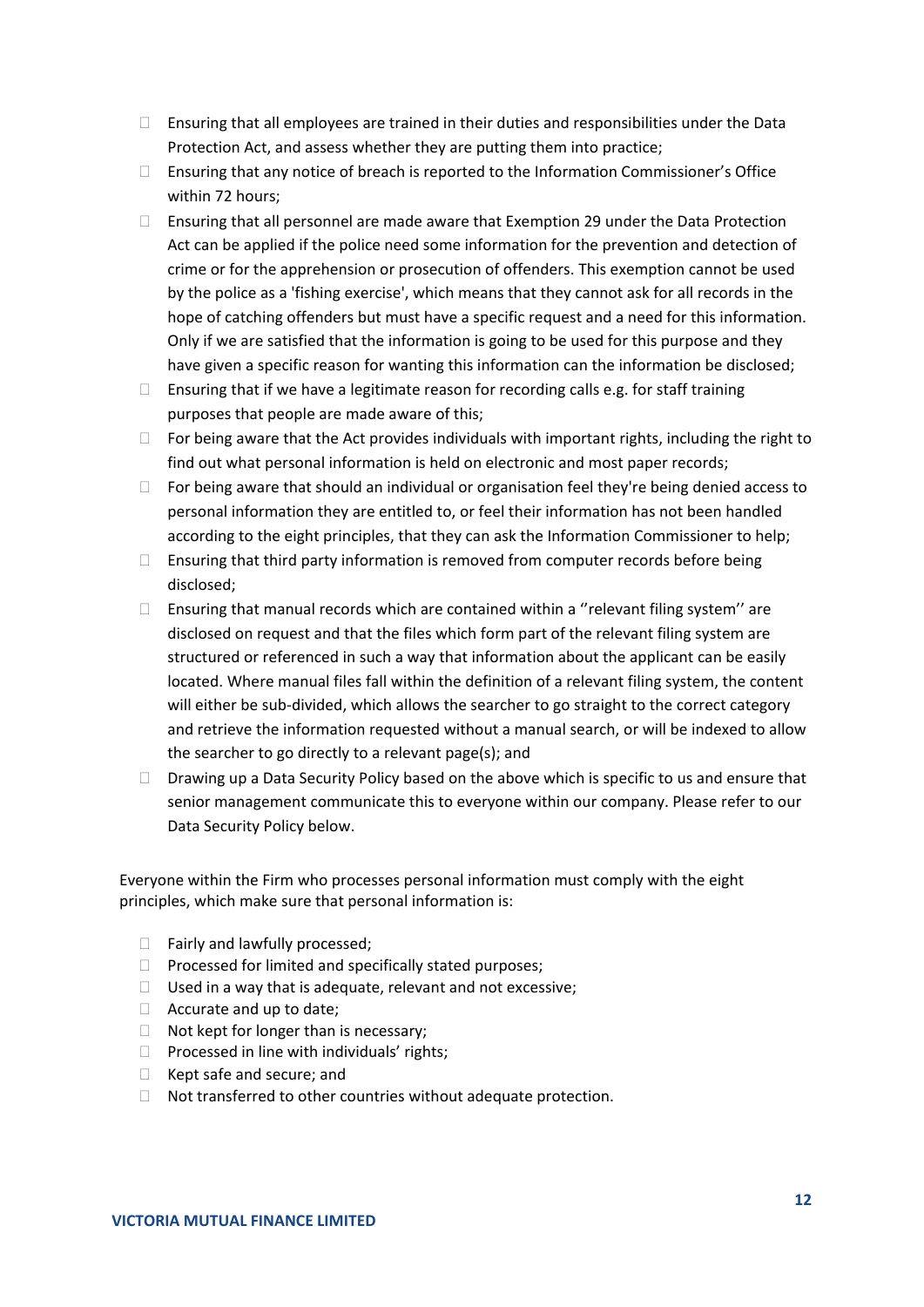There is stronger legal protection for more sensitive information which relates to information including:

- $\Box$  ethnic background;
- $\Box$  political opinions;
- $\Box$  religious beliefs;
- □ health;
- $\Box$  sexual health; and
- $\Box$  criminal records.

Those who process personal information must also:

- $\Box$  Inform the person within the firm who is responsible for Data Protection if a subject access request is made by an individual using their right under the Data Protection Act;
- $\Box$  Ensure that customers are given Customer Documentation which outlines what and how their information is going to be processed. This is to make sure the individual knows exactly what is going to happen to their information and how it is going to be used;
- $\Box$  Not do anything with personal information unless the individual is made aware;
- $\Box$  If a person enquires or wishes to make changes to another customer's agreement you must ask them to ask the customer to send written authorisation showing that they may act for them; and
- $\Box$  Ensure that compliance activities are regularly reviewed to ensure adequate resource and support is being given to these activities.

### <span id="page-12-0"></span>**4.2 CLIENT COMMUNICATION**

We communicate with the data subject in a concise, transparent, intelligible and easily accessible form, using clear and plain language. Our firm supports the notion of accountability and transparency that are introduced by the General Data Protection Regulation. We will always endeavour to engage our clients with truthfulness and provide full information where we are able to do so. It is our clients who drive the success of our business, and we will handle all personal data with the upmost integrity.

### <span id="page-12-1"></span>**4.3 STAFF CONDUCT**

We will ensure that it is clear to workers the circumstances in which they may or may not use the employer's telephone systems (including mobile phones), the e-mail system and internet access for private communications under the employment practices code.

In compliance with the employment practices code, we will ensure that all workers are aware how they can be criminally liable if they knowingly or recklessly disclose personal information outside their employer's policies and procedures.

We are aware that workers as well as employers have responsibilities for data protection under the Act. Line managers have responsibility for the type of personal information they collect and how they use it. No-one at any level should disclose personal information outside the organisation's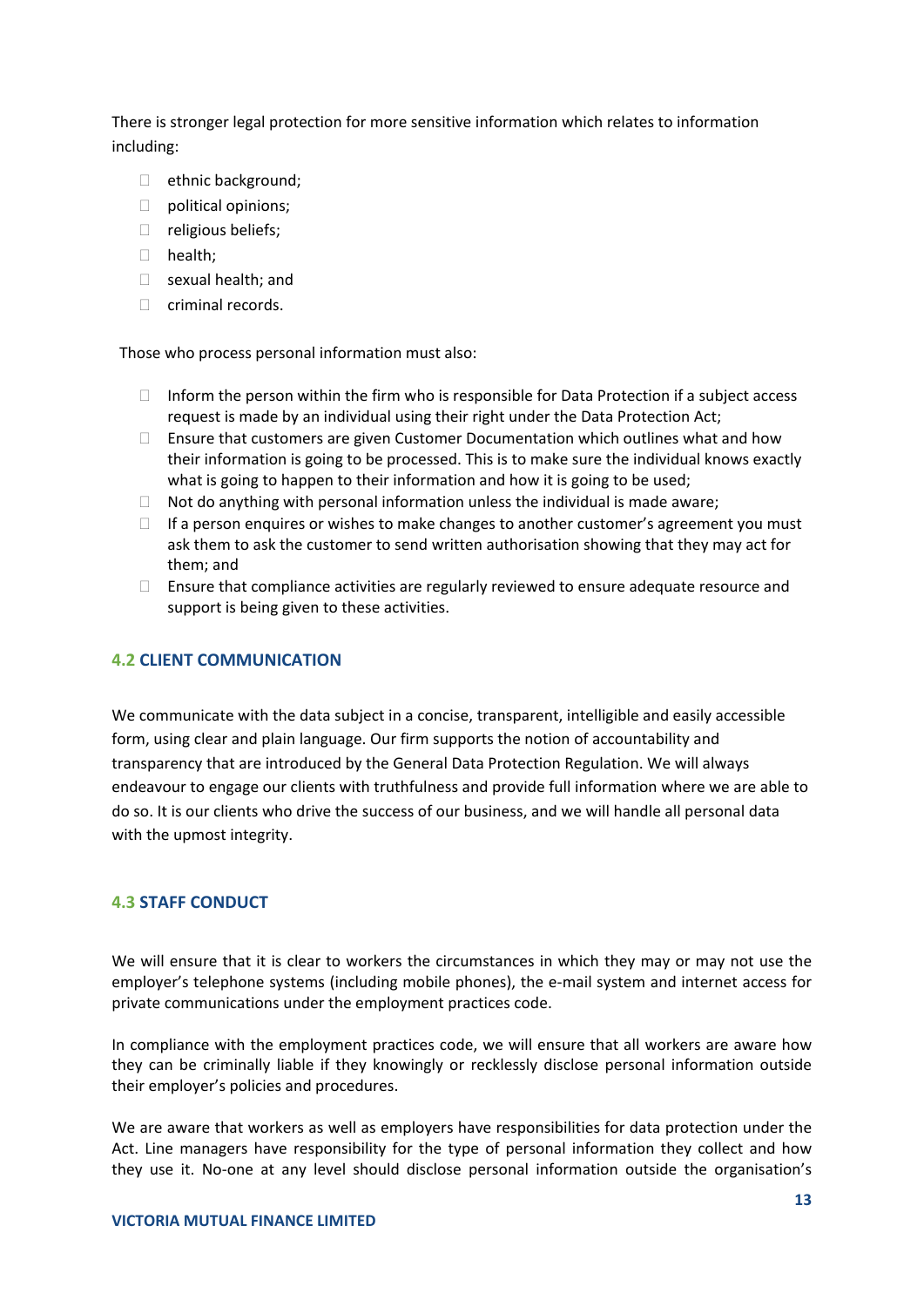procedures, or use personal information held on others for their own purposes. Anyone disclosing personal information without the authority of the organisation may commit a criminal offence

The new accountability principle in Article 5(2) requires demonstrating that the firm will comply with the principles and states explicitly that this is the firm's responsibility. The effect of the overarching principle for accountability means that our firm must embed a regime for the protection of data throughout all of our processes and, where necessary, implement appropriate technical and organisational measures that ensure and demonstrate that continuous compliance. This may include internal data protection policies such as staff training, internal audits of processing activities, and reviews of internal HR policies. We must also make sure that we maintain relevant documentation on our processing activities, so as to ensure we sustain an effective audit trail.

We seek to ensure that all staff are aware of their individual roles and obligations under the Data Protection Act 1998, and the upcoming General Data Protection Regulation. Our senior management ensure to arrange periodic training in respect to the importance of data protection within our firm, specifically we seek to arrange frequent pre-emptive training in respect to the specific effects that the General Data Protection Act will have in relation to our firm. We monitor training, and provider refresher training on a scheduled basis. Our senior management will keep up to date with any regulator updates and changes within our industry,

We ask for all staff to secure their computer (or log off when not at their desk) and to never give out their individual password; we make it clear to all staff members that they are responsible for whatever action is taken through their account, whether their conduct or another's. We have a strict phones policy, and integrate DPA checks on all calls, where personal information is to be given out. We express a need for cautiousness and diligence in respect to correspondence in any form.

- $\Box$  We instruct all staff to shred confidential waste, and only to send documentation when ready to collect from the tray; and
- $\Box$  We operate a clean desk policy. All files are to be put away in cabinets at the end of each day, along with any other relevant documents that may contain sensitive data.

# <span id="page-13-0"></span>**5. DATA PROCESSING POLICY AND PROCEDURE**

Our firm ensure that wherever we engage in data processing we adhere to, and are compliant with, the Data Protection Act 1998 (DPA). From the 28<sup>th</sup> of May 2018, many of the provisions of the DPA will be revised and replaced by the succeeding GDPR. We are aware that the GDPR brings practical changes to data processing and have organised out internal data processing systems to adhere to the regulations requirements. In all circumstances where we undertake the processing of data, we always ensure that:

- $\Box$  The data subject has given his or her consent to the processing; and
- $\Box$  That the processing is necessary:
- $\Box$  For the performance of a contract to which the data subject is a part; or
- $\Box$  For the taking of steps at the request of the data subject with a view to entering into a contract.
- $\Box$  The processing is necessary for compliance with any legal obligation which the data control is subject, other than an obligation imposed by contract.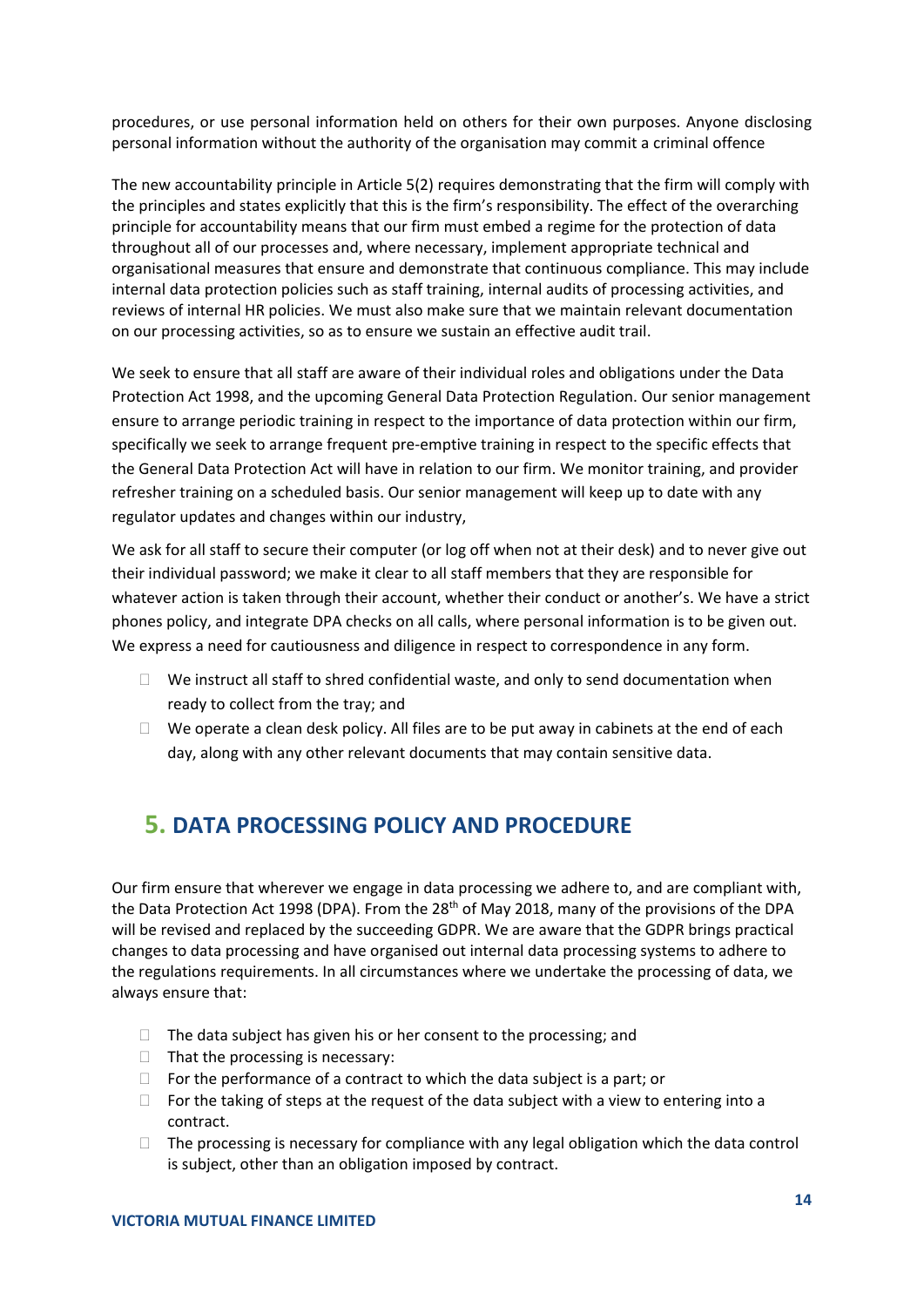- $\Box$  The processing is necessary to protect the vital interest of data subject.
- $\Box$  The processing is necessary:
	- $\Box$  For the administration of justice;
	- $\Box$  For the exercise of any functions conferred on any person by or under any enactment;
	- $\Box$  For the exercise of any functions of the Crown, a Minister of the Crown or a government department; or
	- $\Box$  For the exercise of any other functions of a public nature exercised in the public interest by any person.
- $\Box$  The processing is necessary for the purposes of legitimate interests by the data controller or by the third party or parties to whom the data are disclosed, except where the processing is unwarranted in any particular case by reason of prejudice to the rights and freedoms or legitimate interests of the data subject.
	- $\Box$  The Secretary of State may, by order, specify circumstances in which this condition is, or is not, to be taken to be satisfied.

A legitimate interest, in respect to the processing of data can be defined as:

- $\Box$  Lawful, compliant with relevant laws (especially the laws of individual member states when engaged in the processing of international data);
- $\Box$  Be sufficiently clearly and articulated to allow a balance test (to review the balance of the legitimate interest against the wishes of the data subject) to be carried out; and
- $\Box$  Represent a real and present interest that is not merely a speculative interest.

### <span id="page-14-0"></span>**5.1 PROCEDURE FOR PROCESSING PERSONAL INFORMATION**

Everyone within the Firm who processes personal information must comply with the eight principles making sure personal information is:

- $\Box$  Dealt with Fairly and lawfully processed:
- $\Box$  Processed for limited and specifically stated purposes;
- $\Box$  Used in a way that is adequate, relevant and not excessive;
- $\Box$  Accurate and up to date:
- $\Box$  Not kept for longer than is necessary;
- $\Box$  Processed in line with individual's rights;
- □ Kept safe and secure; and
- $\Box$  Not transferred to other countries without adequate protection.

We will meet these obligations by:

- $\Box$  Ensuring all data is kept safely and securely wither on password protected devices or locked up in lockable or password protected cupboards;
- $\Box$  Ensuring there is a record of the date the data was captured and where possible monitor the timeframe by checking regularly if we are still required to hold the data;
- $\Box$  Ensuring any changes or updates are recorded as soon as they are given to the firm by the individual; and
- $\Box$  Ensuring there are no restrictions placed on the data by the individual.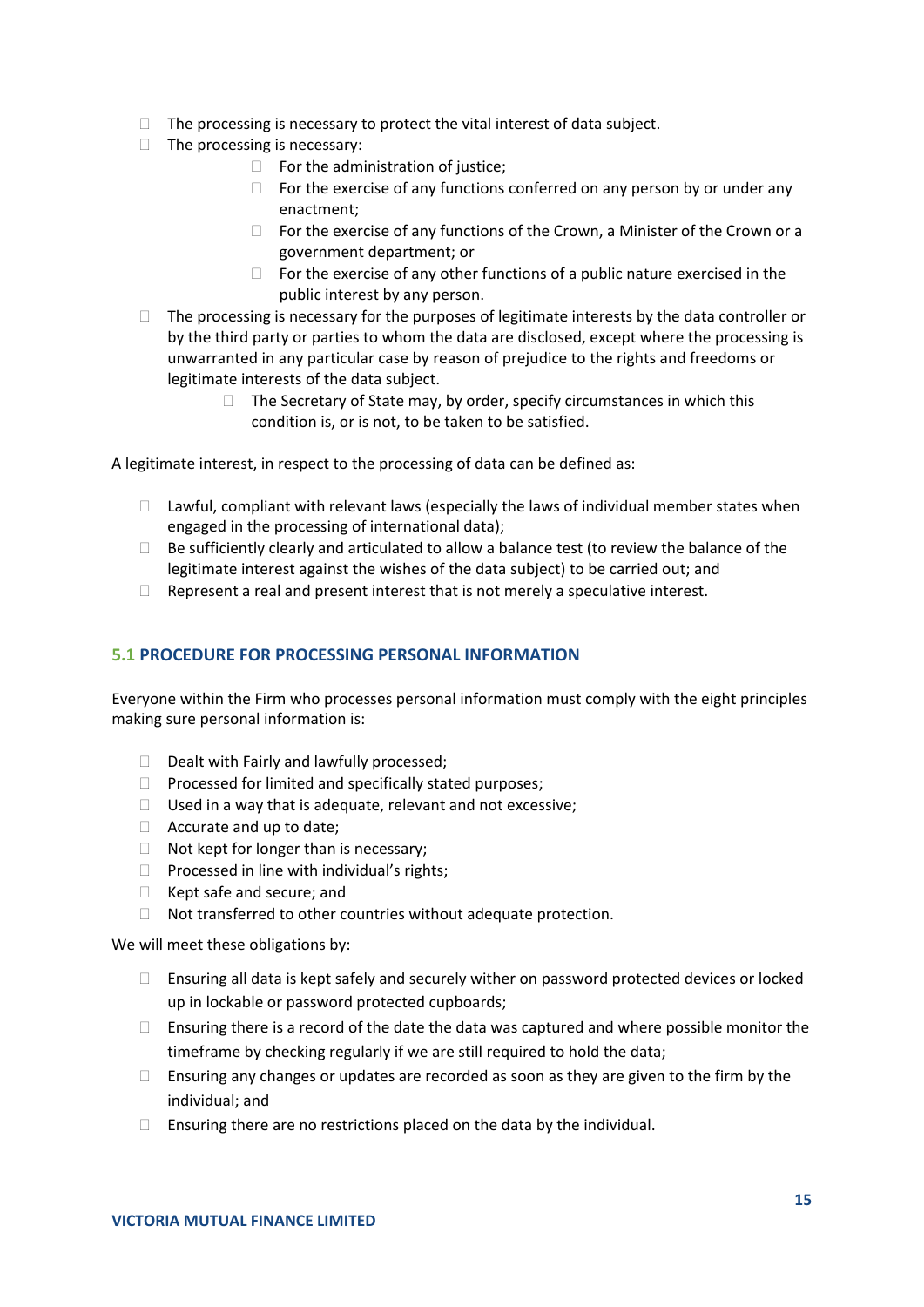There is stronger legal protection for more sensitive information, such as:

- $\Box$  ethnic background:
- $\Box$  political opinions;
- $\Box$  religious beliefs;
- □ health:
- □ sexual health; and
- $\Box$  criminal records.

Those who process personal information must also:

- $\Box$  Inform the person within the firm who is responsible for Data Protection if a subject access request is made by an individual using their right under the Data Protection Act;
- $\Box$  Ensure that customers are given Customer Documentation which outlines what and how their information is going to be processed. This is to make sure the individual knows exactly what is going to happen to their information and how it is going to be used;
- $\Box$  Not do anything with personal information unless the individual is made aware;
- $\Box$  If a person enquires or wishes to make changes to another customer's agreement you must ask them to ask the customer to send written authorisation showing that they may act for them; and
- $\Box$  Ensure that compliance activities are regularly reviewed to ensure adequate resource and support is being given to these activities.

# <span id="page-15-0"></span>**6. INFORMATION NOTICES POLICY AND PROCEDURE**

Controllers most provide information notices to ensure the transparency of processing. The Information Commissioner's Office specifies a set list of information that must be provided. We are aware that the following must be provided by us at the time new data is obtained. If a controller does not obtain the information directly, then this must be provided within a reasonable period of having obtained the data, or at a maximum of one month.

- $\Box$  [If applicable] the contact details of the data protection officer
- $\Box$  Legal basis for processing including the legitimate interest pursued by the controller (or third party) if there is a legal basis.
- $\Box$  Details of any transfers outside the EU
	- $\Box$  Including how the data will be protected (e.g. the recipient is in an adequate country; Binding Corporate Rules (BCR) are in place etc.); and
	- $\Box$  Details of how the individual can obtain a copy of the BCRs
- $\Box$  The retention period for the date if not possible, then the criteria used to set this.
- $\Box$  That the individual has a right to access and port data, to rectify, erase and restrict his or her own personal data, to object to processing and, if processing is based on consent, to withdraw consent.
- $\Box$  That an individual can complain to a supervisory authority (e.g. ICO)
- $\Box$  Whether there is a statutory or contractual requirement to provide the data, and the consequences of not providing the data.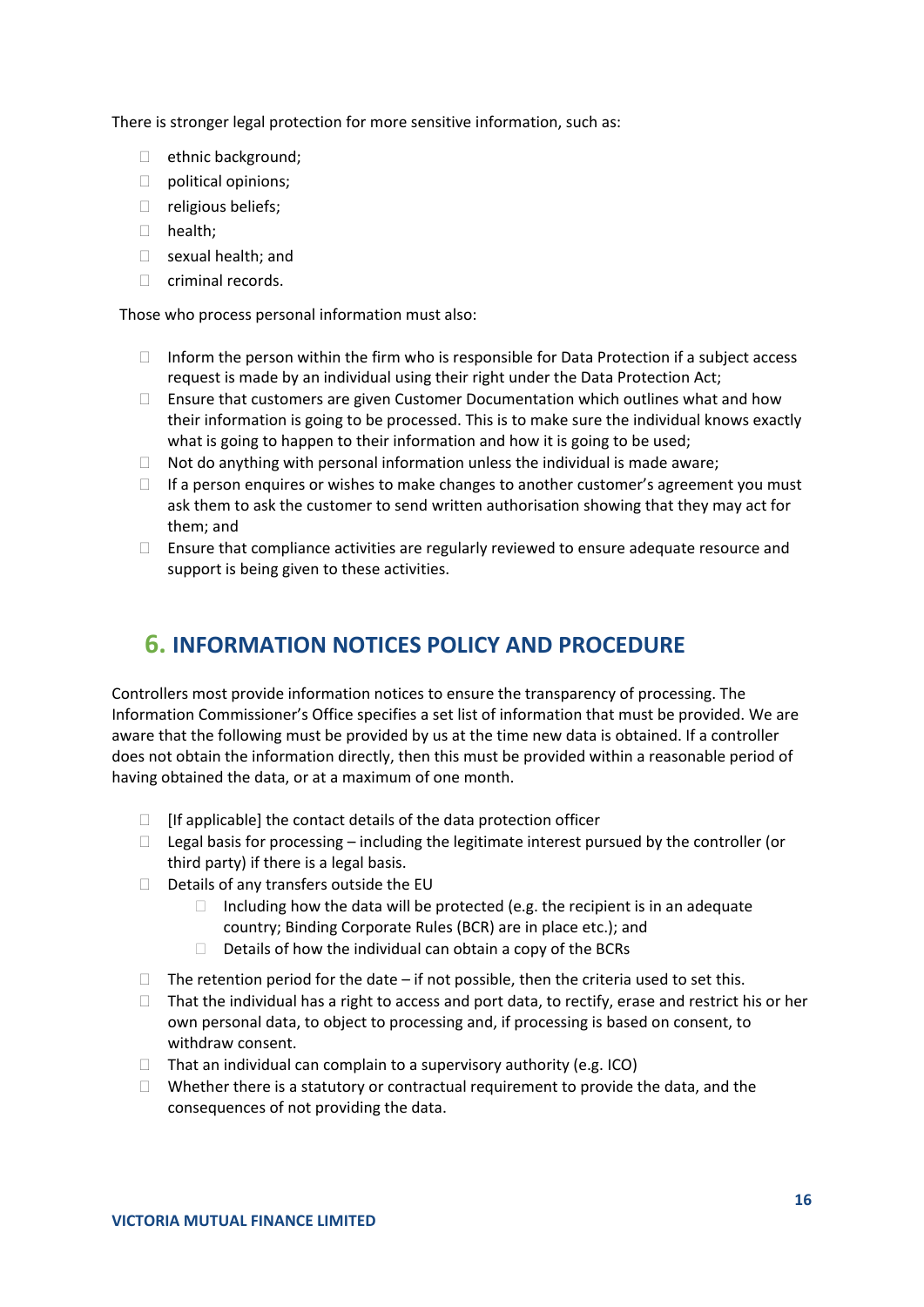### <span id="page-16-0"></span>**6.1. INFORMATION NOTICE - PRIVACY POLICY**

Any reference to "we" or "us" in this privacy policy shall mean Victoria Mutual Finance Limited. This privacy policy applies to this website which is owned and operated by Victoria Mutual Finance Limited.

Throughout this privacy policy "you" means the customer.

We believe you deserve the utmost respect when it comes to the security and use of your personal information, so we have described how we look after your information as clearly as possible.

Leighton Smith is our data protection officer and is responsible for the way our firm handles personal data.

### **INFORMATION WE COLLECT**

We collect information about you in which you provide to us through our website and through communications with us.

In addition to the personal and financial information you submit (or we collect), we may collect information about your computing including, where available, your IP address, operating system and browser type.

We may also record and/or monitor calls for quality checks and staff training.

### **INFORMATION WE HOLD**

We will hold information about you including: name, address, phone numbers, email address, date of birth, employment and banking and financial details.

We will also hold information about you from when you contact us and when we contact you.

Any other information which we reasonably need to operate your account or fulfil our regulatory obligations will also be held by us.

### **HOW WE WILL USE INFORMATION ABOUT YOU**

Subject to having obtained specific consent under Article 4 of the General Data Protection Regulation. We will use your information to help identify, develop or improve products that may be of interest to you. We will contact you by email, SMS, letter, telephone or in any other way about our products and services, unless you tell us that you prefer not to receive marketing.

The information will be used to enable us to monitor and analyse our business and carry out market research. This information may be provided to independent external bodies such as governmental departments and agencies only when requested by law.

Your data may also be used for other purposes for which you give your permission or where we are permitted to do so by law or it is in the public interest to disclose the information or is otherwise permitted under the terms of the General Data Protection Regulation and the Data Protection Act 1998.

### **YOUR RIGHT TO CANCEL TO DIRECT MARKETNG**

You have the right to object to direct marketing. Please inform us of your objection by either calling us at 0207-738-6799, or email at [manager@myvmgroup.com](mailto:manager@myvmgroup.com)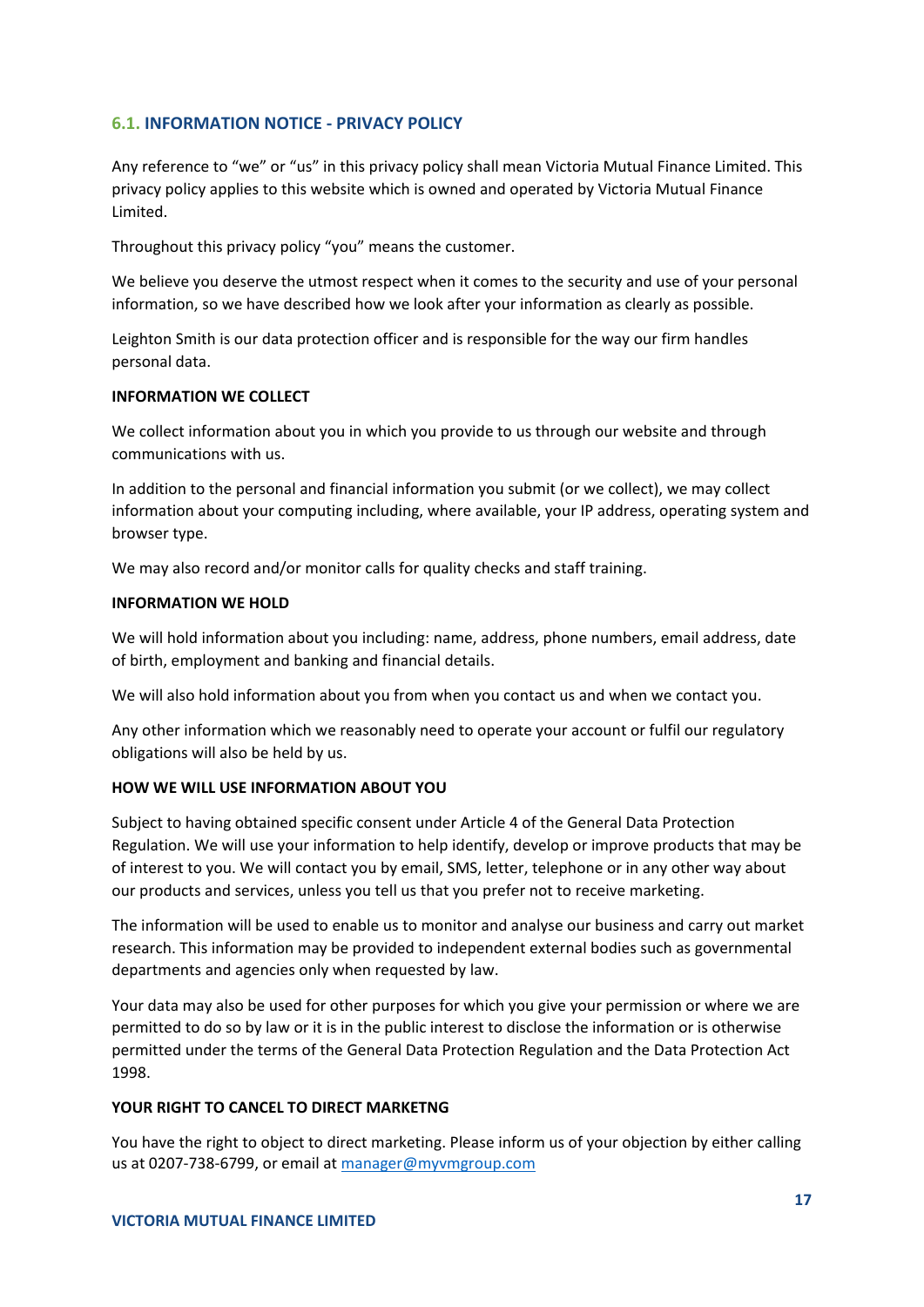### **INFORMATION WE SHARE**

We will keep your personal information confidential and only share it with others for the purposes explained in this policy.

We will not under any circumstances sell or share your data with third party marketing companies. We may however share the following information about you:

- Within Victoria Mutual Finance Limited and office locations in the United Kingdom;
- With any mortgage intermediary system we may use;
- With any payment system we may use;
- With regulatory and governmental authorities' ombudsmen, or other authorities, including tax authorities, including those overseas, where we are requested by them to do so.

### **ACCESS TO YOUR OWN INFORMATION**

You have the right to request a copy of the information which we hold about you. This is called a Data Subject Access Request, which you can make by writing to Donna Brown at 380 Brixton Road, SW9 7AW.

We may charge an administrative fee when a request is manifestly unfounded or repetitive. We may also charge a further administrative fee when you request for us to provide further copies of the information already provided to you.

We want to make sure that your personal information is accurate and up to date. You may ask us to correct or remove information you think is inaccurate. We will respond to your request within one month of receiving your request. We will inform you of the third parties to whom your data has been disclosed.

### **YOUR RIGHT TO WITHDRAW CONSENT**

You have the right to withdraw your consent at any time. You can do so by emailing us at [manager@myvmgroup.com](mailto:manager@myvmgroup.com) or writing to us at Victoria Mutual Finance Limited, 380 Brixton Road, SW9 7AW.

### **RIGHT TO MAKE A COMPLAINT TO A SUPERVISORY ADVISOR**

You have the right to make a complaint to a supervisory authority. Please do so by contacting Leighton Smith at [0207-738-6799 | Leighton.smith@myvmgroup.com|3](mailto:0207-738-6799%20%7C%20Leighton.smith@myvmgroup.com%7C)80 Brixton Road, London SW9 7AW.

### **TRANSFER OF INFORMATION**

We may transfer your personal information abroad to other countries outside of the UK. If we do so, we will ensure the information is held securely to standards at least as good as those in the UK and only used for the purposes set out in this privacy policy.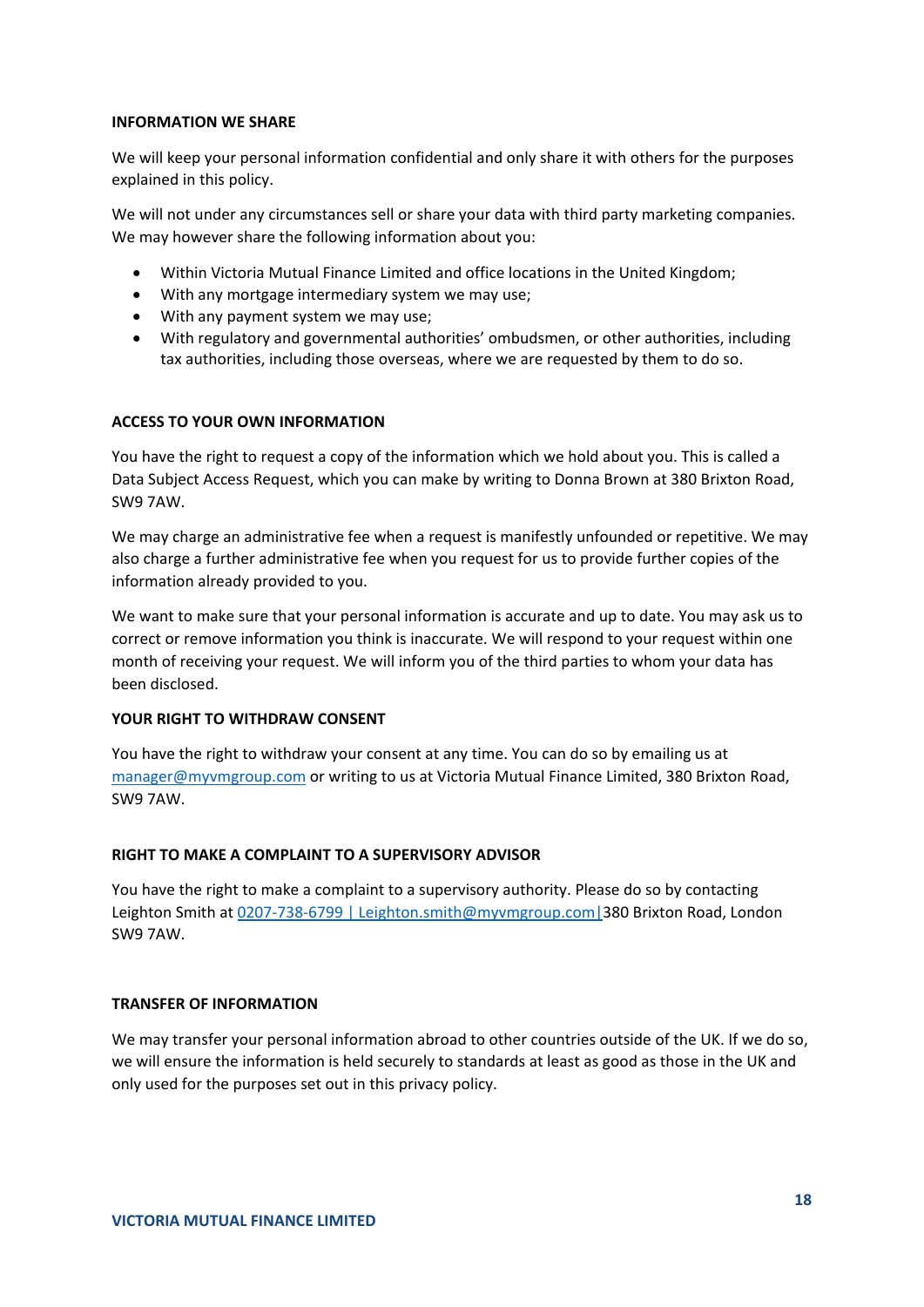### **THIRD PARTY LINKS**

Our website contain links to third party websites of other companies within the Victoria Mutual Group. If you follow a link to any of these websites, please note that these websites maintain similar terms and privacy policies.

#### **CHANGES TO OUR PRIVACY POLICY**

We keep our privacy policy under regular review, and we will place any updates on this webpage www.vmfinanceltd.com. This privacy policy was last updated on January 22, 2021.

#### **CONTACTING US**

You can contact us at:

**Main Address:** 380 Brixton Road SW9 7AW

### **Telephone: Brixton:** 0207-738-6799 **Tottenham:** 0208-801-6777 **Birmingham:** 0121-454-2020

**Email:** [manager@myvmgroup.com](mailto:manager@myvmgroup.com)

### <span id="page-18-0"></span>**7. SUBJECT ACCESS REQUEST POLICY**

Our firm must provide a copy of some personal data undergoing processing, commonly known as a subject access request ('SAR'), when requested. In clear terms, a subject access enables an individual to find out what personal data our firm holds about them. This must be provided free of charge initially, however, in the event that any further copies are requested, we may charge a reasonable, administrative cost-fee. In this context, excessive or identical requests for a data subject's data are chargeable, as far as is reasonable for the cost our firm incurs. Our firm must ensure that where the request is made in an electronic form, the subject must receive the requested information in an accessible and commonly used electronic form.

In compliance to Recital 63 of the GDPR, we will endeavour (where possible) to provide a secure system that will grant the data subject direct access to his/her data, however, it must be duly noted that this is not a strict obligation.

Within the requested SAR, we will include:

- $\Box$  The purpose of processing;
- $\Box$  The categories of data processed;
- $\Box$  The recipients, or categories of recipients (in particular, details of disclosure to recipients in third countries or to international organisations).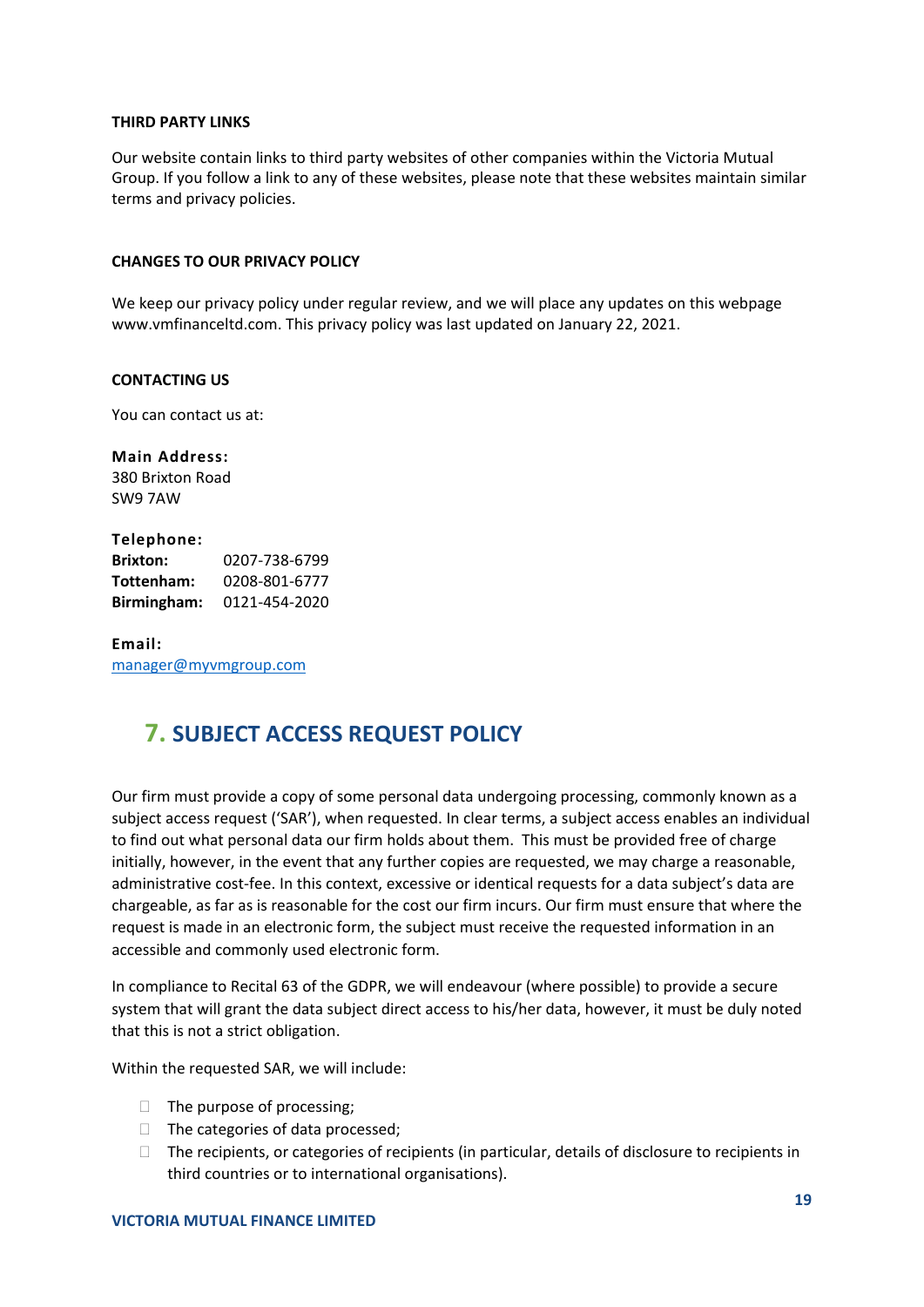$\Box$  Our complaints escalation process

In addition to the above, we will include where practicable:

- $\Box$  The envisaged retention period [of the data], or if this is not possible, the criteria used to determine this period;
- □ The individual's rights of rectification or erasure, to restrict processing or to object to processing and to lodge a complaint to a supervisory authority;
- $\Box$  Information regarding the source of the data (if not collected from the data subject); and
- $\Box$  Any regulated automated decision taking (i.e. decisions taken solely on an automated basis and having legal or similar effects; also, automated decision taking involving sensitive data) – including information about the logic involved and the significance and envisaged consequences of the processing for the data subject.

In the event that we do not comply with a SAR, we will provide reasons for not doing so.

We note that the data subject's right to access to personal data, should not adversely affect the rights or freedoms of others, including trade secrets or intellectual property and in particular the copyright protecting the software. Where a processor such as ourselves processes a large quantity of information concerning the data subject, we will request that, before any information is delivered, the data subject specify the information or processing activities to which the request relates.

### <span id="page-19-0"></span>**8. DATA RECTIFICATION POLICY**

As a firm holding a large quantity of data, we are entitled to write counter-correspondence to request that the data subject specifies the information or processing activities to which the request relates.

On receiving the above information, if a data subject recognises any information we hold at the time of the request to be inaccurate, then we will adhere to a request, as controller of the information, to rectify any inaccuracies identified. Furthermore, where a data subject makes it known that their personal data is incomplete, we will acknowledge and act on any request to complete the data, or in lieu provide a supplementary statement. A supplementary statement would advise on the data currently being held, and if the data could not be immediately acted upon, this document would advise on the course of action to be taken by the firm.

# <span id="page-19-1"></span>**9. DATA PORTABILITY POLICY**

In respect of our obligations under the General Data Protection Regulation, our firm will adhere to the guidance on data portability, and ensure that any information provided in response to a SAR, is structured in a '…commonly used and machine readable form'. We are aware that, if requested by a data subject, we may be required to transmit such data directly to another data controller.

This will only apply to: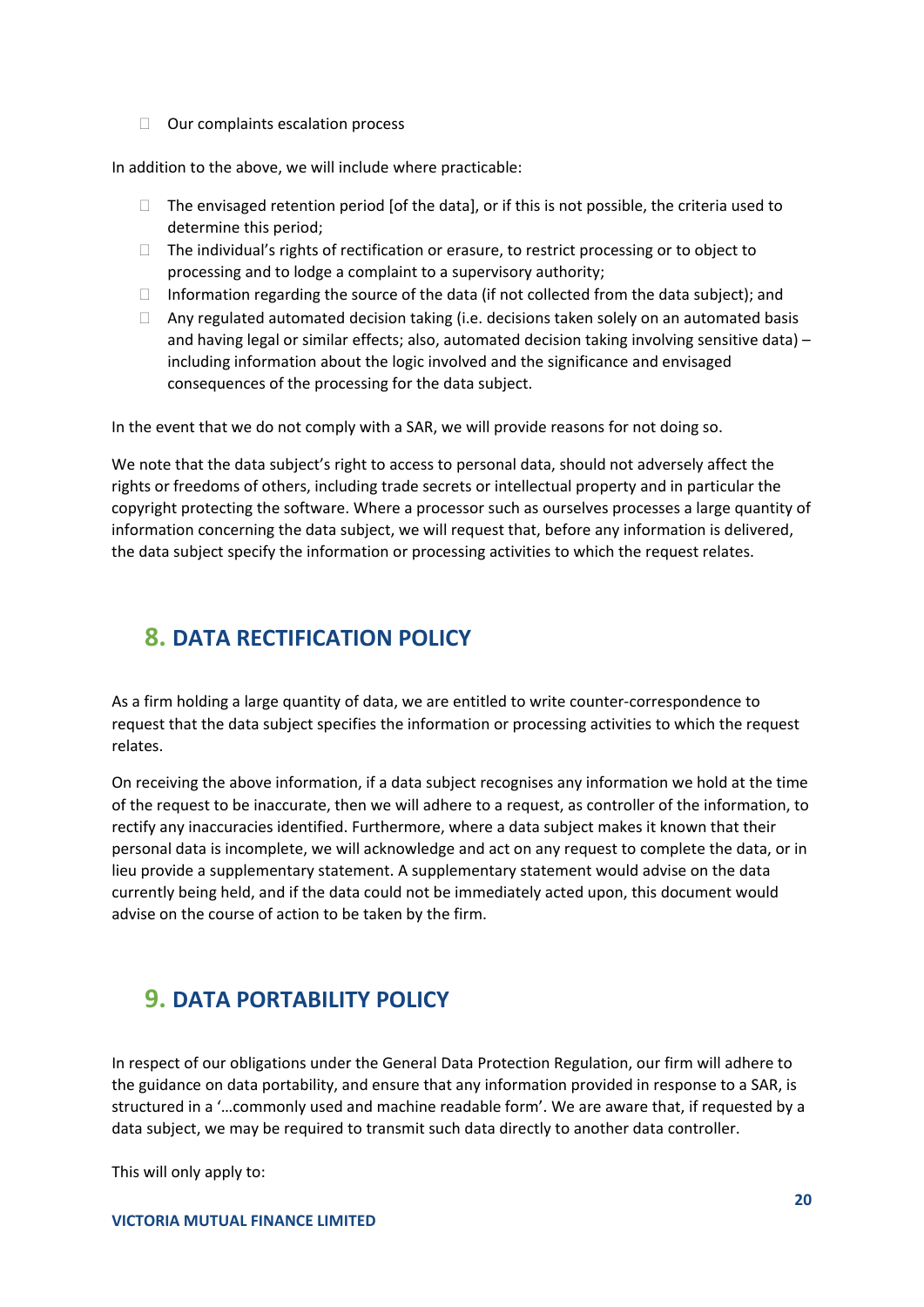- Personal data which is processed by automated means (no paper records)
- Personal data which the data subject has provided to the controller, which formed part of the information collated throughout the data subject and the controller's engagement; and
- Where additional data has been obtained under the belief that it was necessary at the time;
- Only where the basis for processing is consent, or that the data are being processed to fulfil a contract or steps preparatory to a contract.

# <span id="page-20-0"></span>**10. THE RIGHT TO ERASURE POLICY AND PROCEDURE**

Individuals can require data to be 'erased' when there is a problem with the underlying legality of the processing or where they withdraw consent. An individual can require the controller to restrict processing of the data whilst complaints are resolved, or if the processing is unlawful but the individual objects to erasure. Instances in which this may be the case are: where the data subject wishes for the data controller to maintain his information on records, for the purpose of pursuing a legal claim, or; where the data subject may be required by another authority, such as the police forces, to maintain the information for the purpose of assisting with a criminal investigation.

As a controller, the right to erasure or 'to be forgotten', will apply:

- When data are no longer necessary for the purpose for which they were collected or processed;
- If the individual withdraws consent to processing (and if there is no other justification for processing);
- To processing based on legitimate interests- if the individual objects and the controller cannot demonstrate that there are overriding legitimate grounds for the processing;
- When the data are otherwise unlawfully processed;
- If the data has to be erased in order to comply with Union or Member State law which applies to our firm.

The right to be forgotten is enshrined in Article 17 of the General Data Protection Regulation, and requires firms to weigh data subjects' rights against any competing rights and interests. The right to erasure should also be extended in such a way that a controller who has made the personal data public online should be obliged to inform the controllers which are processing such personal data to erase any links to, or copies or replications of those personal data. In doing so, a controller should take reasonable steps, taking into account available technology and the means available to him, including technical measures, to inform the controllers which are processing the personal data of the data subject's request.

The right to restriction of processing within Article 18 of the General Data Protection Regulation, essentially replaced the provisions in the Data Protection Directive on 'blocking. In some situations, this right will give an individual an alternative to being erased in an absolute and definite way. If personal data is 'restricted', then the controller may only store the data. In the circumstance, the controller will not be permitted to further process the data unless:

- The individual consents; or
- The processing is necessary for establishment etc. of legal claims;
	- for the protection of the rights of another natural or legal person;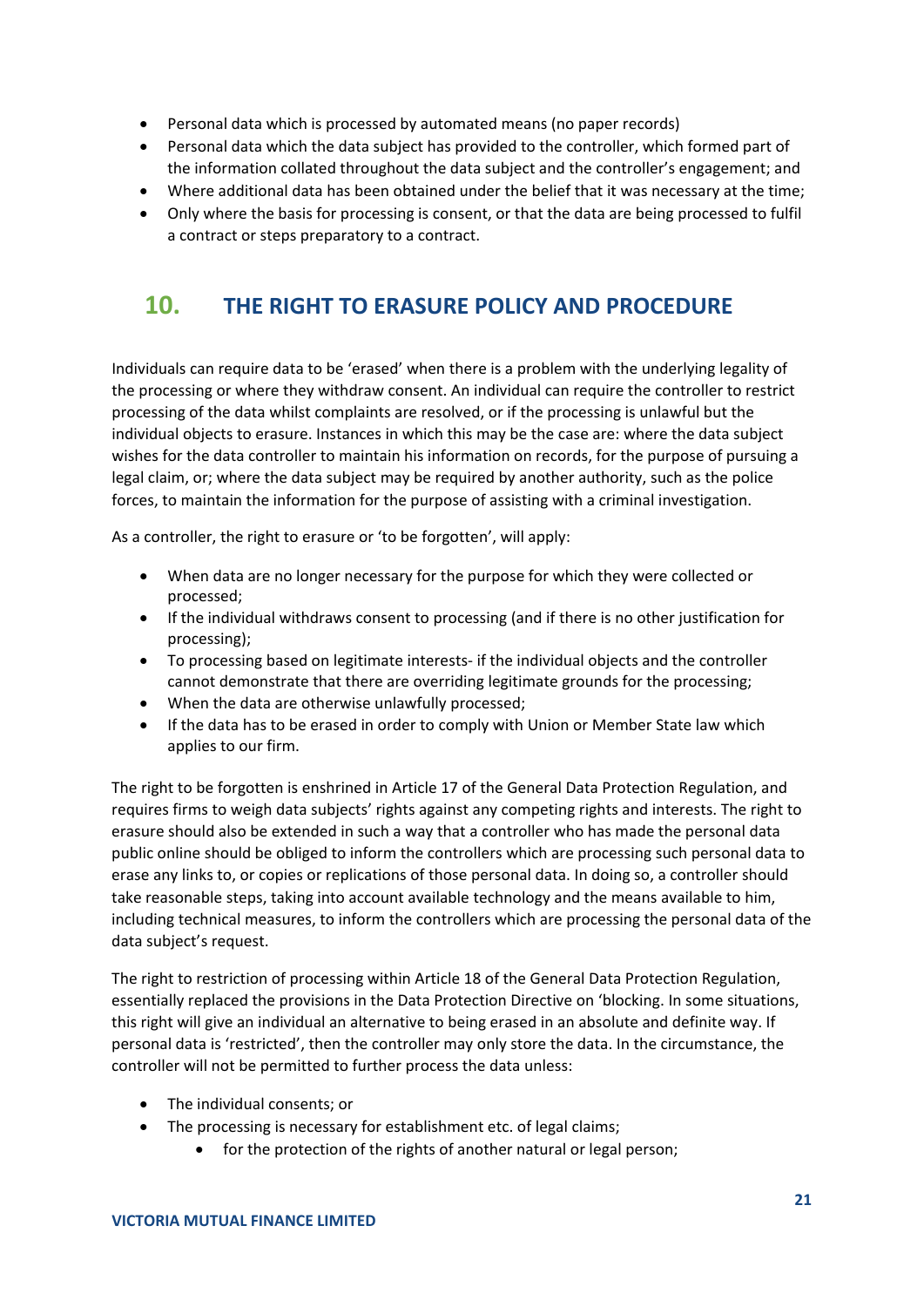• for the protection of important (Union or Member State) public interest.

If it is the case that the data has been disclosed to others, then the controller must notify these recipients about the restricted processing, unless this would require a disproportionate effort, or is impossible in the circumstances (General Data Protection Regulation, Article 62).

In respect of the methods our firm will use in order to restrict the processing of personal data, we will, for example:

- Temporarily move the selected data to another processing system
- Make selected personal data unavailable to users
- Temporarily remove any published data from our website

There are six categories for exemption in respect to the right of erasure. The obligation to erase data does not apply if processing is necessary for:

- For the exercise of the right of freedom of expression and information;
- For compliance with a Union or Member State legal obligation;
- For performance of a public interest task or exercise of official authority;
- For public health reasons;
- For archival, research or statistical purposes (if any relevant conditions for this type are met); or
- If required for the establishment, exercise or defence of legal claims.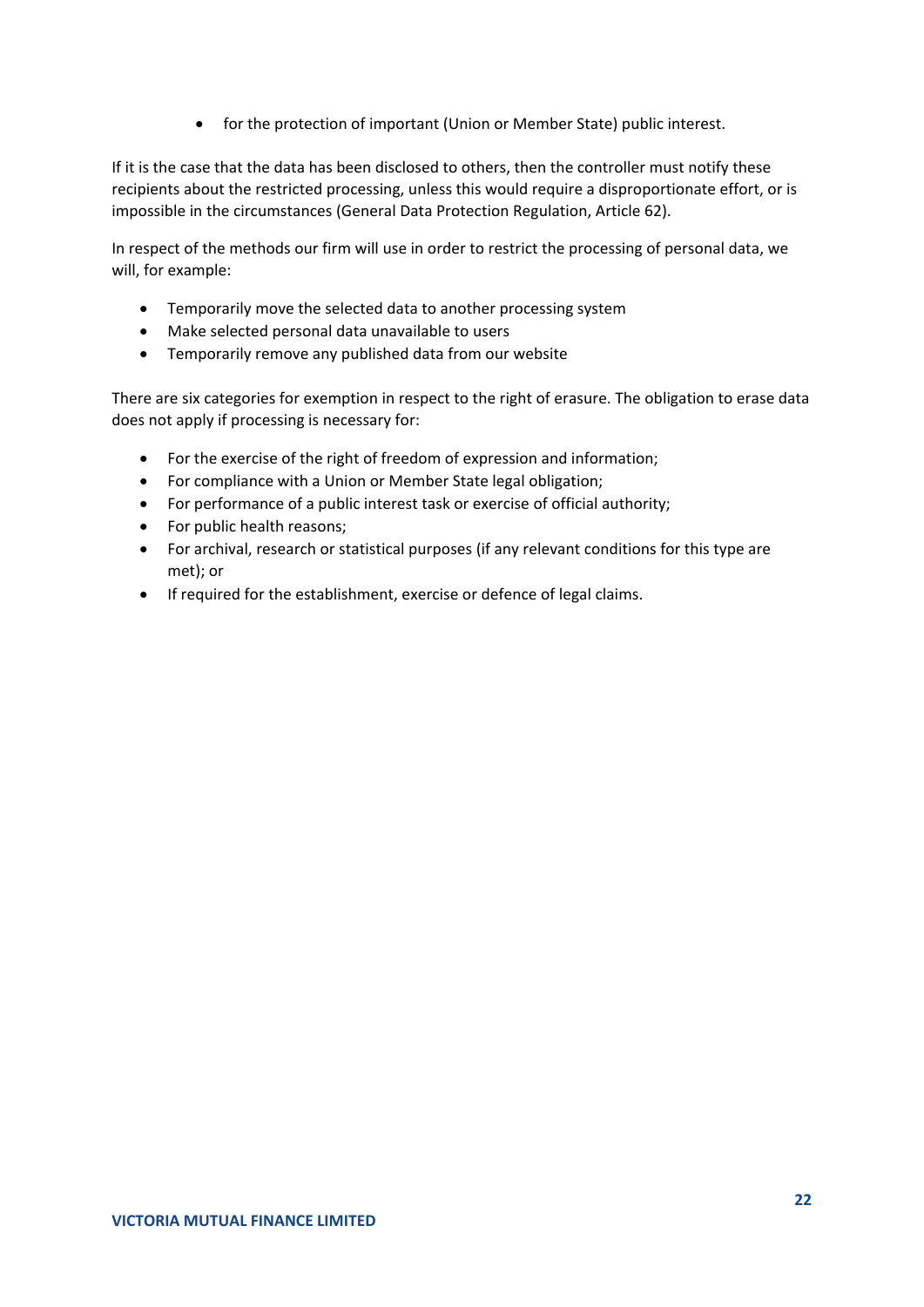# <span id="page-22-0"></span>**11. PRIVACY BY DESIGN – POLICY AND PROCEDURE**

Organisations must implement technical and organisational measures to show that they have considered and integrated data compliance measures into their data processing activities, specifically this relates to the adaptation of appropriate staff policies and the use of pseudonymisaton.

Pseudonymisaton is a privacy enhancing technique where information which allows data to be attributed to a specific person and to be held separately and subject to technical and organisational measures to ensure non-attribution to specific data subjects without the use of additional information. By technical and organisational measures, this just refers to the specifics of our firm and what technical instruments we have at our disposal, this may take into consideration the existence of third party

Our firm is committed to ensuring that all data related risks are mitigated to their most capable extent. Our firm will seek to implement technical and organisational measures, in order to demonstrate and integrate data compliance measures into our data processing activities. We organise all of our conducted business in such a way which builds on the idea of privacy by design, such as the provision of training to all staff members so they have a sufficient awareness of data protection, and our firm's processes to maintain this. We will put into place sufficient systems and controls which serve to

To ensure the above, our firm uses data-masking, to protect confidential information that directly or indirectly reveals an individual's identity. For the purpose of clarity, data masking is a method of creating a structurally similar but inauthentic version of an organisation's data that can be used for purposes such as software testing and user training. The purpose is to protect the actual data while having a functional substitute for occasions when the real data is not required.

# <span id="page-22-1"></span>**12. PRIVACY IMPACT ASSESSMENTS POLICY AND PROCEDURE**

As a firm handling personal data, we are required by the General Data Protection Regulation to implement a wide range of measures to reduce the risk of any breach. One of the most significant actions we must take is to produce a Privacy Impact Assessment ('PIA'). A PIA should be created when our firm is looking to start a new project or is deciding upon an action which may have the propensity to effect an individual's privacy rights.

A PIA is an assessment to identify and minimise non-compliance risks. Specifically, our firm must ensure that a PIA has been run on any "high risk" processing activity before it is commenced (this is measured by reference to the risk of infringing a natural person's rights and freedoms).

Our firm will ensure that all PIAs we produce include:

- $\Box$  A description: of the processing activities and their purpose;
- $\Box$  An assessment of the need for and proportionality of the processing, the risks arising and measures adopted to mitigate those risk, in particular safeguards and security measures to protect personal data and comply with the GDPR.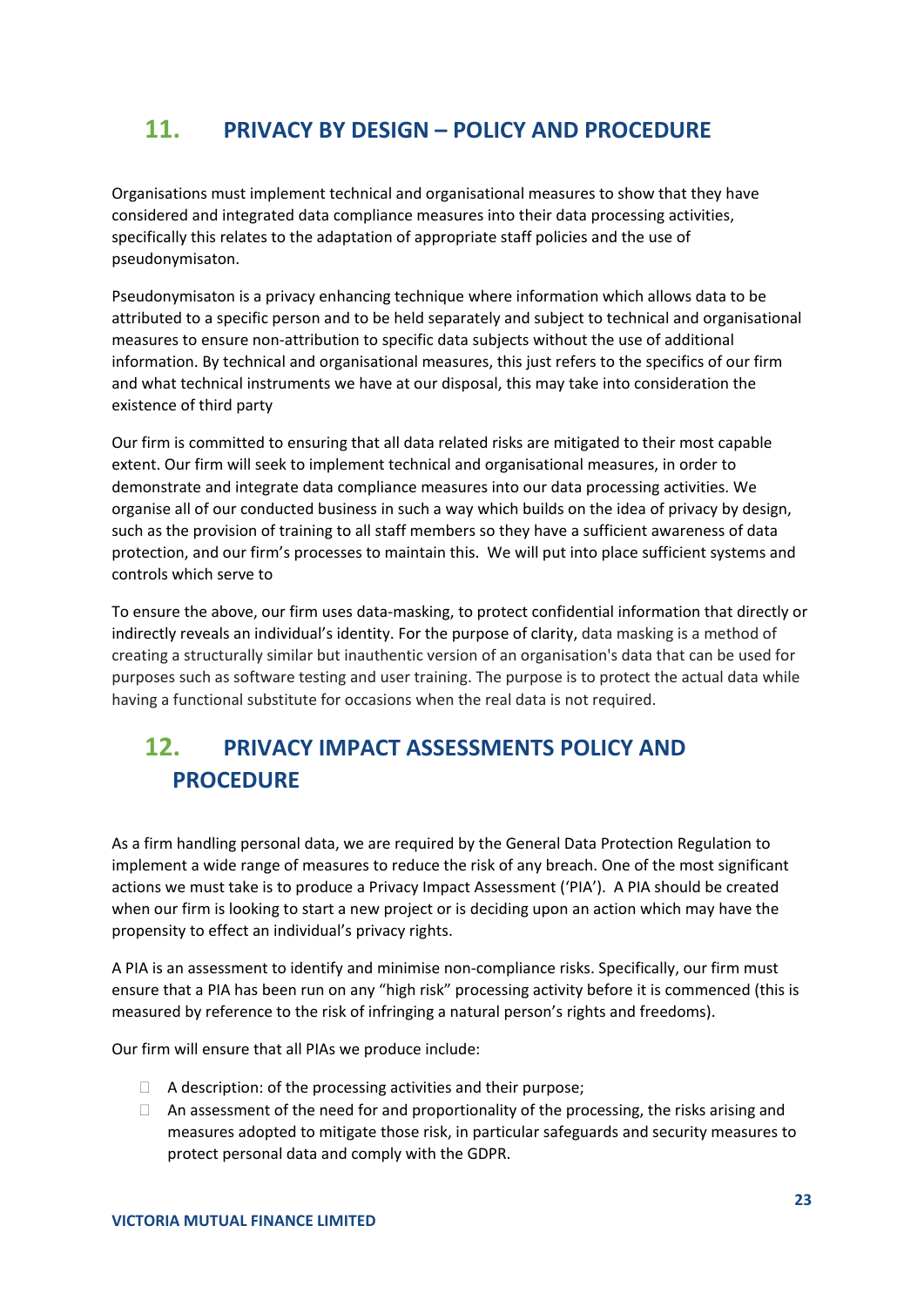A supervisory authority must be consulted *before* any data processing commences if a PIA identifies a high unmitigated risk. If it is necessary in the circumstance, we will seek the views of affected data subjects "or their representatives" in conducting a PIA, if appropriate.

Our firm follow a routine procedure in the production of any PIA; our procedure takes place as follows:

### **1. Identifying the need for the PIA**

The need for a PIA can be identified as part of our usual project management process,

### **2. Describing the information flows**

Describe the information flows of the project. Explain what information is used, what it is used for, who it is obtained from and disclosed to, who will have access, and any other necessary information.

### **3. Identifying the privacy and related risks**

Some will be risks to individuals – for example – damage caused by inaccurate data or a security breach, or upset caused by an unnecessary intrusion on privacy,

Some risks will be to our firm, for example damage to reputation, or the financial costs or a data breach.

Legal compliance risks include the DPA, PECR, and the Human Rights Act 1998.

### **4. Identifying and evaluating privacy solutions**

We will explain how we could address each risk concerned. Some might be eliminated altogether, whilst others may only be reduced. Most projects will require use to accept some level of risk, and will have some impact on privacy.

We will evaluate the likely costs and benefits of each approach. We will think about the available resources, and the need to deliver a project which is still effective.

### **5. Signing off and recording the PIA outcomes.**

Make sure that the privacy risks have been signed-off at an appropriate level. This can be done as part of our wider project approval.

Our PIA report will summarise the process, and the steps taken to reduce the risks to privacy. It will also record the decisions taken to eliminate, mitigate, or accept the identified risks.

By publishing a PIA report, our firm will be able to improve its transparency and accountability, and will let data subjects learn more about how our project may affect them.

### **6. Integrating the PIA outcomes back into the project plan**

Our PIA findings and actions should be integrated with the project plan. It might be necessary to return to the PIA at various stages of the project's development and implementation. Large projects are more likely to benefit from a more formal review process.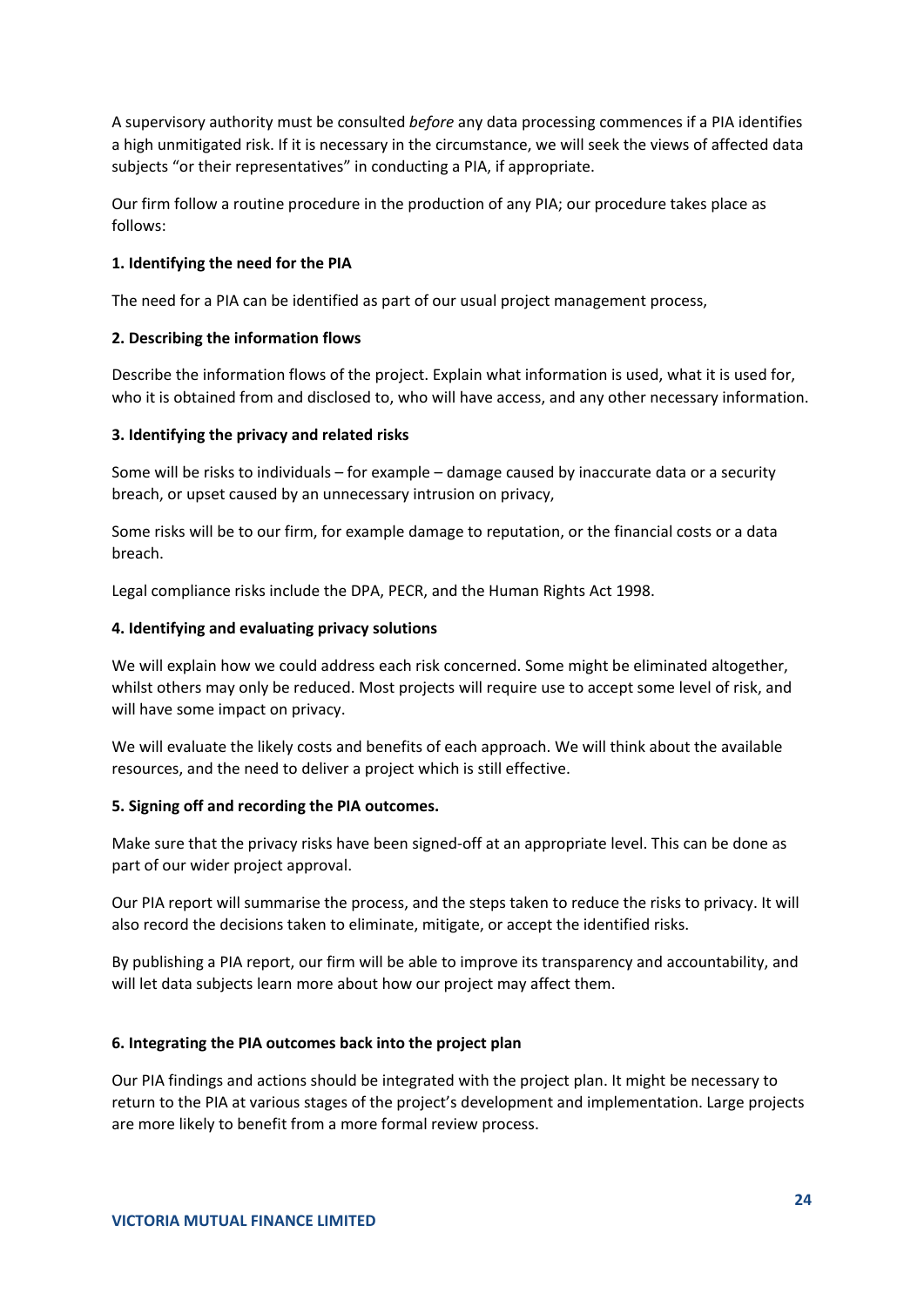Our PIA might generate actions which will continue after the assessment has finished, and so in accordance, we will revisit the PIA to ensure that these are monitored.

We will also record what we learn from the PIA for the purpose of future projects.

# <span id="page-24-0"></span>**13. BREACH REPORTING POLICY AND PROCEDURE**

### **Personal data and breaches and notification**

Under the General Data Protection Regulation, ('GDPR'), all breaches will have to be reported. Although this obligation applies with the incurrence of a breach of any level of severity, particular attention must be paid by a firm to those breaches which are likely to result in a high risk to the rights and freedoms of individuals.

For the purpose of clarity, a 'high risk' means the threshold for notifying individuals is higher than for notifying the Information Commissioner's Office; a notification must be made directly and immediately. High risk may result in discrimination, damage to reputation, financial loss, loss of confidentiality or any other significant economic or social disadvantage.

In case of an incident defined as, "a breach of security leading to the accidental or unlawful destruction, loss, alteration, unauthorised disclosure of, or access to, personal data transmitted, stored or otherwise processed", the new breach notification regime under the GDPR will apply as follows:

*1. Obligation for data processors to notify data controllers*

### **Timing**:

Without undue delay after becoming aware of it.

### **Exemption**:

None in the GDPR

### **Observations**:

- $\Box$  All breaches will have to be reported.
- $\Box$  EDPB to issue guidelines to clarify the notion of "undue delay" and the particular circumstances in which a data processor is required to notify the personal data breach.
- *2. Obligation for data controllers to notify the supervisory authority*

### **Timing**:

Without undue delay and, where feasible, not later than 72 hours after becoming aware of it.

### **Exemption**:

No reporting if the breach is unlikely to result in a risk to the rights and freedoms of natural persons.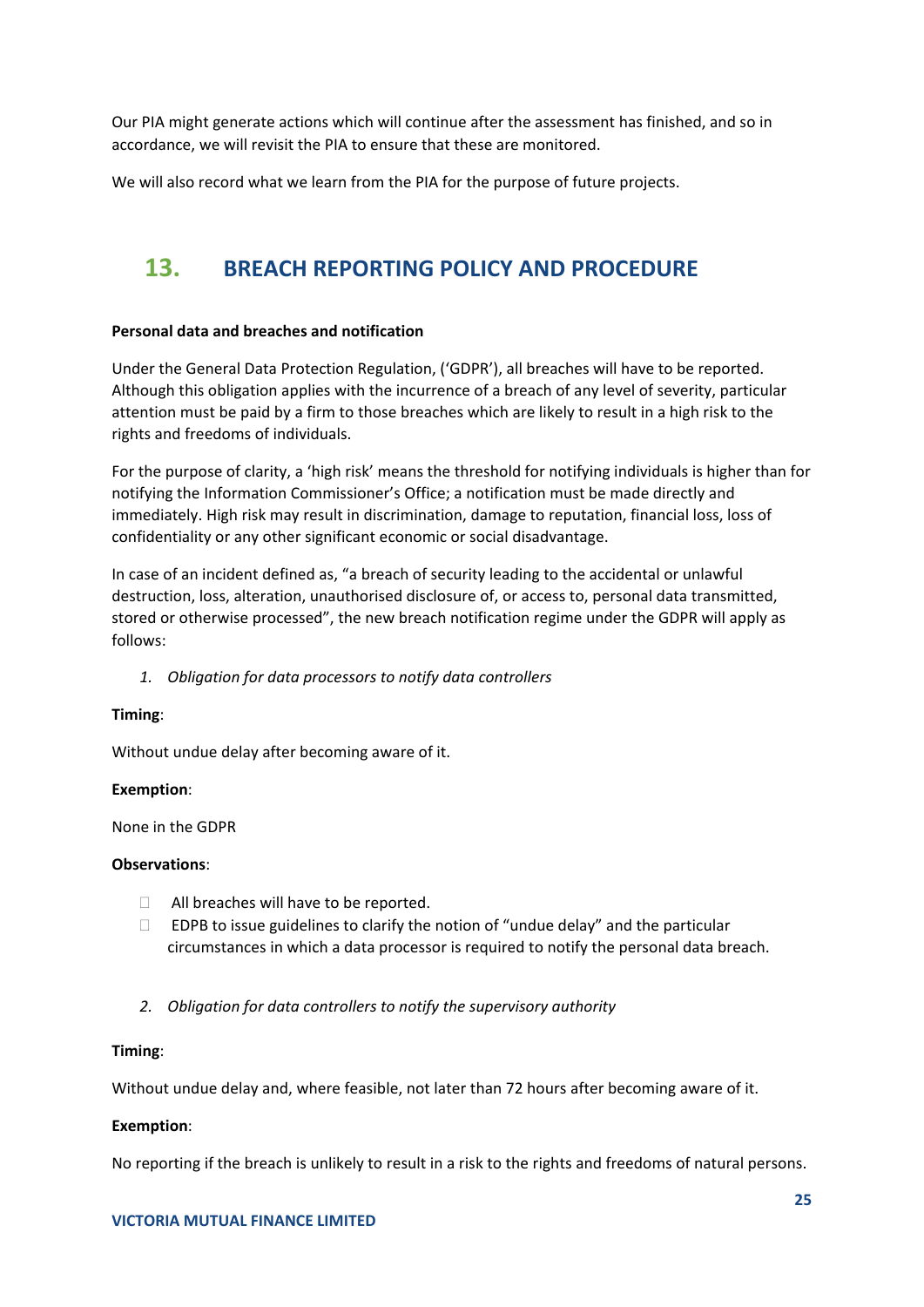### **Observations**:

- $\Box$  When the timing obligation is not met, reasons will have to be provided to the supervisory authority (e.g. request from a law enforcement authority).
- $\Box$  EDPB to issue guidelines to clarify the notion of "undue delay" and the particular circumstances in which a data controller is required to notify the personal data breach.

*3. Obligation for data controller to communicate a personal data breach to data subjects* If the data controller is yet to do so, the supervisory authority may compel the data controller to communicate a personal data breach with affected data subjects unless one of the three exemptions is satisfied.

### **Timing:**

Without undue delay: the need to mitigate an immediate risk of damage would call for a prompt communication with data subjects whereas the need to implement appropriate measures against continuing or similar data breaches may justify more time for communication.

### **Exemption:**

No reporting is required if:

- $\Box$  The breach is unlikely to result in a high risk for the rights and freedoms of data subjects and this can be demonstrated. For example, the data may have been rendered unintelligible through encryption. Please see the regulatory risk assessment for more detail;
- $\Box$  Appropriate technical and organisational protection were in place at the time of the incident (e.g. encrypted data); or
- $\Box$  This would trigger disproportionate efforts (instead a public information campaign or "similar measures" should be relied on so that affected individuals can be effectively informed)

### **Documentation requirements in relation to breach reporting**

### **In respect to our duties under the General Data Protection Regulation, our firm will ensure that it maintains:**

- $\Box$  An internal breach register: this is an obligation for the data controller (our firm) to document each breach incident "comprising the facts relating to the personal data breach, its effects and the remedial action taken". The supervisory authority may be requested to assess how data controllers comply with their data breach notification obligations.
- $\Box$  There are also prescribed requirements to satisfy in the communication to the supervisory authority, e.g.
	- o Describing the nature of the personal data breach, including, where possible, the categories and approximate number of data subjects concerned and the categories and approximate number of data records concerned, etc.
- $\Box$  The communication to affected individuals e.g.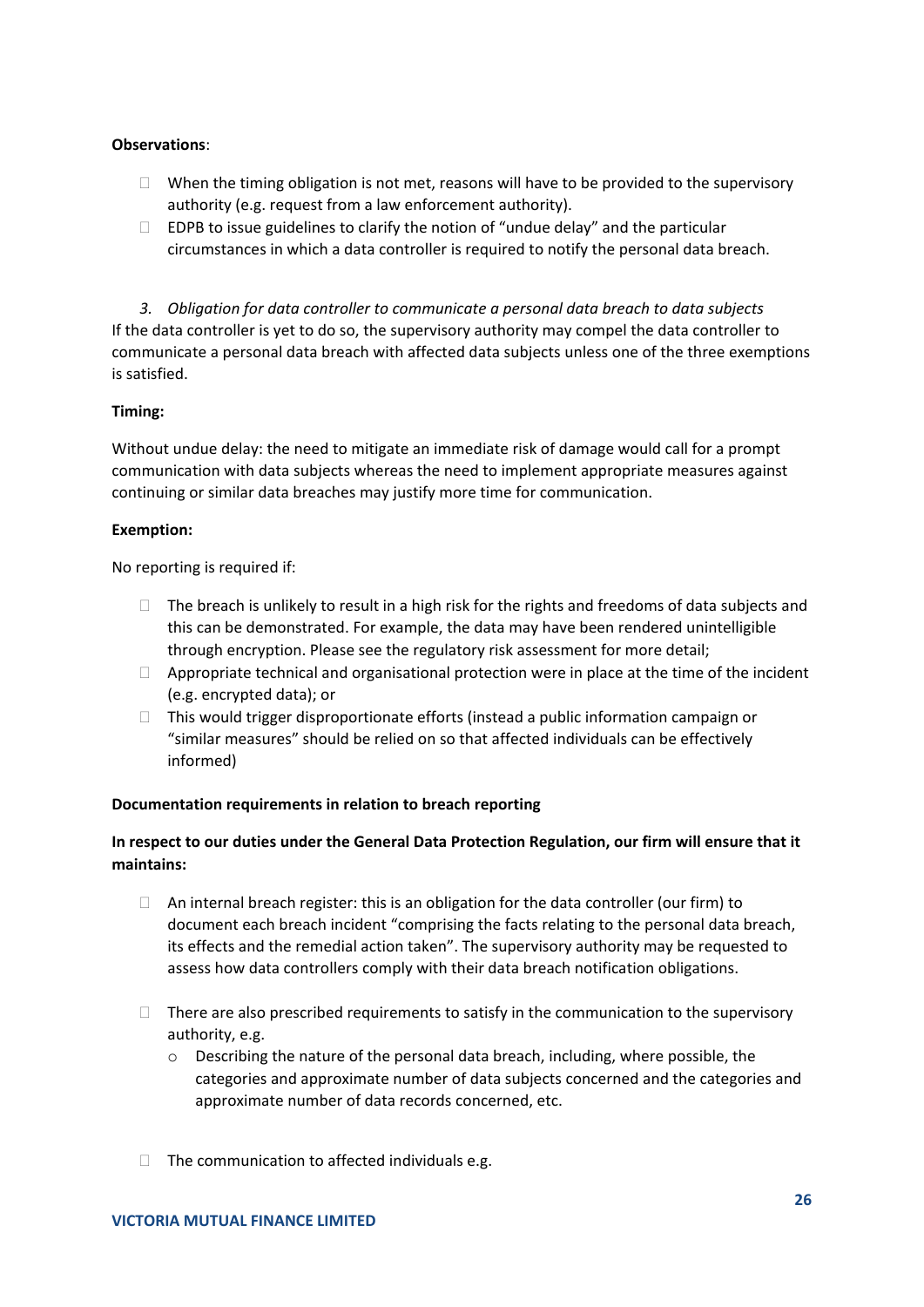o Describe in clear and plain language the nature of the personal data breach and provide at least the following information:

(i) the name and contact details of the Data Protection Officer or other contact point where more information can be obtained;

(ii) the likely consequences of the personal data breach; and

(iii) the measures taken or proposed to be taken by the data controller to address the personal data breach, including, where appropriate, to mitigate its possible adverse effects).

Failure to meet the above requirements exposes the organisation to an administrative fine of up to €10,000,000 or in case of an undertaking, up to 2% of the total worldwide annual turnover of the preceding financial year, whichever is higher.

In general, the GDPR establishes a tiered approach to penalties for breach which enables the DPA's to impose fines for some infringements of up to the higher of 4% of annual worldwide turnover and €20,000,000. Other specified infringements would attract a fine of up to the higher of 2% of annual worldwide turnover and €10,000,000. A list of points to consider when imposing fines (such as the nature, gravity and duration of the infringement) is included.

These percentages apply to an 'undertaking' and a last-minute clarification in the Recitals adds that this is defined in Articles 101 and 102 of the Treaty on the Functioning of the European Union (TFEU).

# <span id="page-26-0"></span>**14. DATA SECURITY BREACH REGISTER**

We will keep records of all personal data breaches in an inventory or log.

It must contain at minimum:

- $\Box$  the facts surrounding the breach;
- $\Box$  the effects of the breach; and
- $\Box$  remedial action taken

In the event of any data security breach, we will always aim to submit as much information as possible, for both the benefit of the Regulator and for our own benefit so as to mitigate the risk of any reoccurrence of the breach.

Wherever a data security breach occurs we will document all available information so that the information can be presented to the regulator within the required timeframe of 72 hours following the occurrence of that breach. We will also use this information to mitigate against the risk of any reoccurrence of the breach. That information will include:

- $\Box$  Firm's name
- Date of breach
- □ No people affected
- □ Nature of breach (choose most relevant)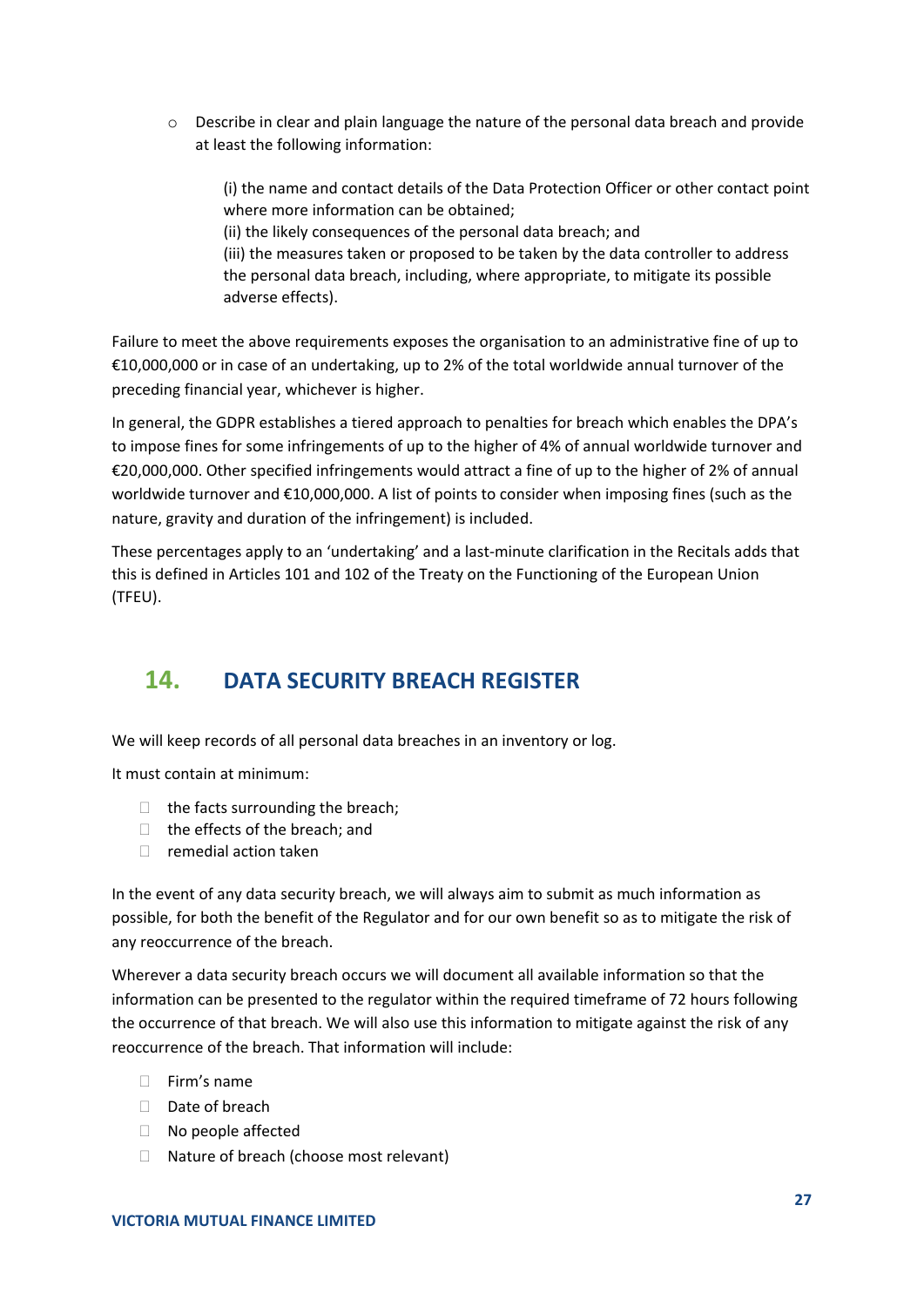- Description of breach
- $\Box$  How you became aware of breach
- $\Box$  Description of data
- □ Consequences of breach
- $\Box$  All individuals informed
- □ Remedial action
- □ Other Regulators informed
- $\Box$  When did you first notify the ICO of the breach?

[Name] must also submit this log in a form format set (available on ICO's website) to ICO, on a monthly basis.

### <span id="page-27-0"></span>**15. PERSONAL DATA BREACH REGISTER**

A personal data breach may mean that someone other than the data controller (our firm) gets unauthorised access to personal data. But a personal data breach can also occur if there is unauthorised access within an organisation, or if a data controller's own employee accidentally alters or deletes personal data. In the event of a breach we will notify the Information Commission's Office ('ICO') within 24 hours of becoming aware of the essential facts of the breach. Our notification to the ICO will include as a minimum:

- $\Box$  Our name and contact details;
- $\Box$  The date and time of the breach (or an estimate);
- $\Box$  The date and time we detected it;
- $\Box$  Basic information about the type of breach; and
- $\Box$  Basic information about the personal data concerned.

We are aware that a personal data breach may, if not addressed in an appropriate and timely manner, result in physical, material or non-material damage to natural persons such as loss of control over their personal data or limitation of their rights, discrimination, identity theft or fraud, financial loss, unauthorised reversal of pseudonymisation damage to reputation, loss of confidentiality of personal data protected by professional secrecy or any other significant economic or social disadvantage to the natural person concerned.

### <span id="page-27-1"></span>**16. DATA SECURITY POLICY AND PROCEDURE**

The main purpose of this data security policy and procedure is to inform staff and managers of the obligatory requirements for protecting technology and data. Data is an information asset to the business and thus should be protected. This policy specifies the mechanisms through which these requirements can be met. Another purpose is to provide a baseline from which to acquire, configure and audit our internal systems and processes for compliance with the policy.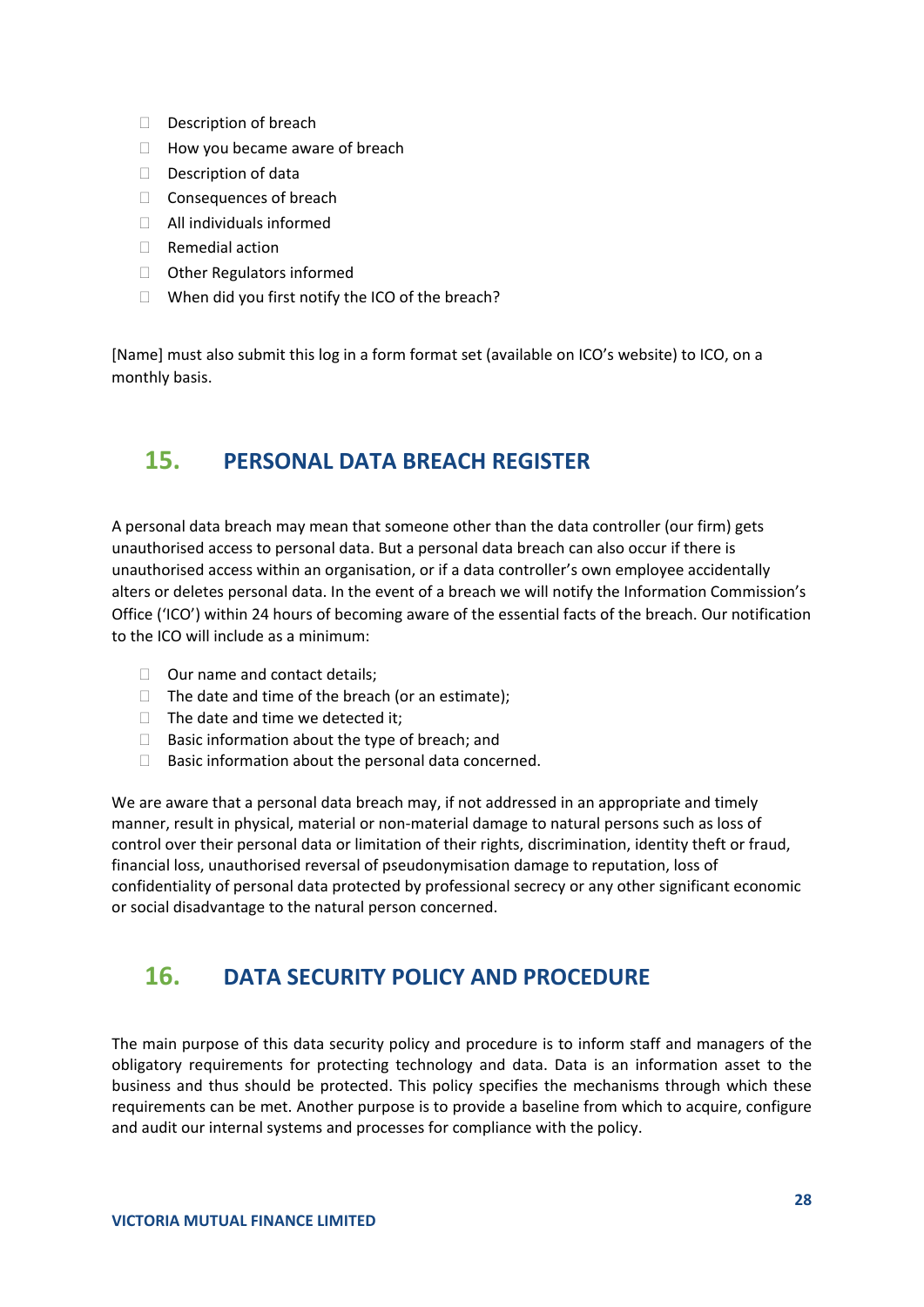In line with Article 26 (Recital 78) our firm must ensure that we implement appropriate technical and organisational measures to be taken to ensure that the requirements of the General Data Protection Regulation are met. In order to be able to demonstrate compliance with the Regulation, we must adopt internal policies and implement measures which meet in particular the principles of data protection by design and data protection by default. Such measures could consist, inter alia, of minimising the processing of personal data, pseudonymising personal data as soon as possible, transparency with regard to the functions and processing of personal data, enabling the data subject to monitor the data processing, enabling the data subject to monitor the data processing, enabling the controller to create and improve security features.

Under the General Data Protection Act, we are required to ensure a clear allocation of our all staff's responsibilities. We ensure that we are able to demonstrate compliance by maintaining extensive records of all processing activities under our responsibilities. We ensure that we are able to cooperate with the Information Commissioner's Office, and on request make our records available, so that they may serve for monitoring our processing operations.

[Name] will be responsible for implementation and oversight of this policy, and will conduct a review on a quarterly basis.

### **Legislative Background**

Data security is governed by the General Data Protection Regulation, and the Data Protection Act (DPA) 1998, under which Principle 7 declares:

Having regard to the state of technological development and the cost of implementing any measures, the measures must ensure a level of security appropriate to—

(a) the harm that might result from such unauthorised or unlawful processing or accidental loss, destruction or damage as are mentioned in the seventh principle, and

(b) the nature of the data to be protected.

The data controller must take reasonable steps to ensure the reliability of any employees of his who have access to the personal data.

Where processing of personal data is carried out by a data processor on behalf of a data controller, the data controller must in order to comply with the seventh principle—

(a) choose a data processor providing sufficient guarantees in respect of the technical and organisational security measures governing the processing to be carried out, and

(b) take reasonable steps to ensure compliance with those measures.

Where processing of personal data is carried out by a data processor on behalf of a data controller, the data controller is not to be regarded as complying with the seventh principle unless—

(a) the processing is carried out under a contract—

(i) which is made or evidenced in writing, and

(ii) under which the data processor is to act only on instructions from the data controller, and

(b) the contract requires the data processor to comply with obligations equivalent to those imposed on a data controller by the seventh principle.

To summarise, the DPA requires every firm to have appropriate security to prevent the personal information of our clients being accidently or deliberately compromised.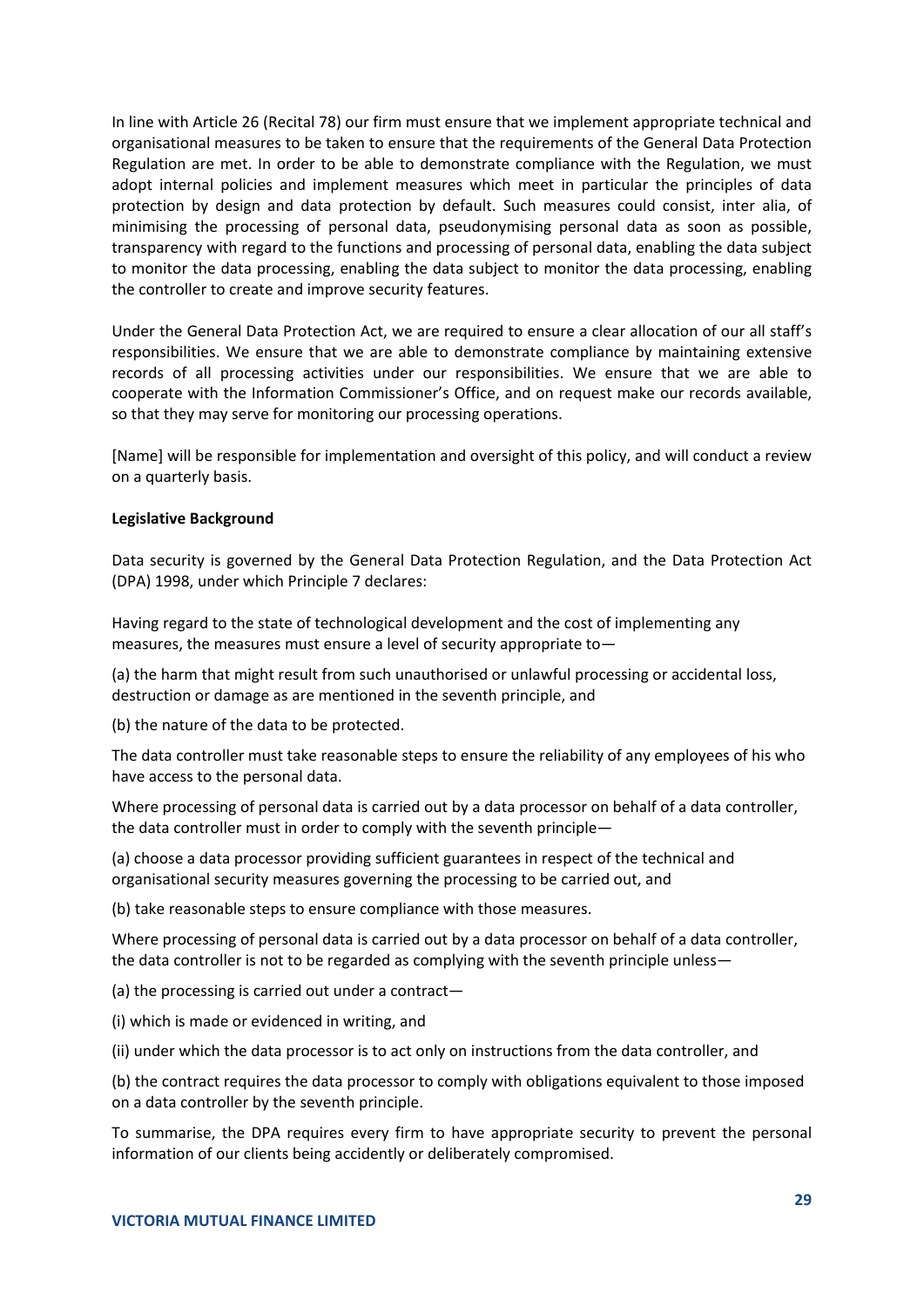### **What Needs Protecting?**

The key assets which require protection are:

- $\Box$  Hardware: CPUs, boards, keyboards, terminals, workstations, personal computers, laptops, other portable devices, printers, disk drives, communication lines, terminal servers, routers.
- $\Box$  Software: source programs, object programs, utilities, diagnostic programs, operating systems, communication programs.
- $\Box$  Data: during execution, stored on-line, archived off-line, backups, audit logs, databases, in transit over communication media.
- $\Box$  People: users, administrators, hardware maintainers.
- $\Box$  Documentation: on programs, hardware, systems, local administrative procedures.
- $\Box$  Supplies: paper, forms.

Each type of data may be categorised within three categories: Physical Security, IT Security and Intellectual Property.

### **Management and organisational measures**

It is important to identify a person or department in your organisation with day-to-day responsibility for security measures. They should have the necessary authority and resources to fulfil this responsibility effectively. The person within our firm responsible for oversight of data security is [name], who will conduct a review of this policy on a quarterly basis.

### **Physical Security**

The building is protected from unauthorised access by:

- □ Burglar Alarm and Automated Shutters
- $\Box$  Bullet proof office front glass
- $\Box$  Locked internal door with fob key access, preventing access to main office area
- $\Box$  Security cameras
- $\Box$  Staffed reception area to vet and sign in visitors.

### **Protecting Documents in the Office**

Documents are protected from unauthorised access by:

- $\Box$  Locked cabinet for storage of all paper documents;
- □ Locked, fireproof safe for overnight storage of important client documents or cheques;
- $\Box$  A clear desk policy is in place to avoid documents left on desks and on view overnight;
- $\Box$  Confidential paperwork is placed in secure containers and shredded weekly; and
- All documents are scanned and shredded within one day of receipt**. Use of External Third Parties/ Outsourcing**

If any IT administration processes such as back up of data, support of the various IT systems and data storage are outsourced the specific procedures will be followed and due diligence on the firms concerned carried out.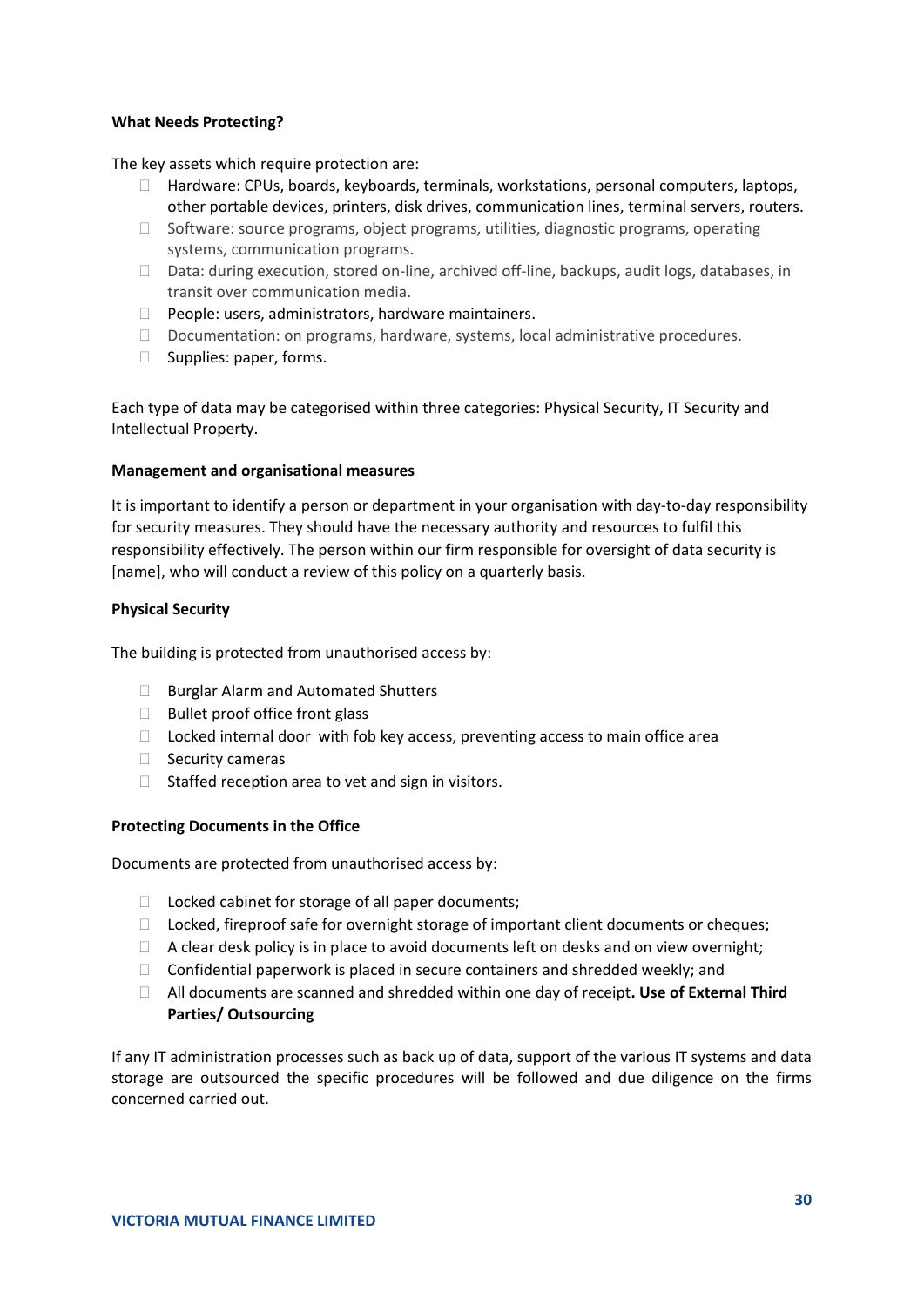Other third parties e.g. cleaners or cleaning companies whose staff can access client data will also be subject to the same due diligence.

Our procedures will include:

- $\Box$  Understanding the third party's data security procedures
- $\Box$  Carrying out appropriate due diligence on those third parties, including their data security arrangements and staff recruitment policies
- $\Box$  Considering whether we should allow third parties unsupervised access to the office or records.

### **IT Security**

These are the means by which we ensure that any information stored electronically is kept secure from unauthorised access.

### **Protecting Infrastructure and Hardware**

We use computer safeguards such as firewalls and data encryption, we enforce physical access controls to our buildings and files, and we only authorise access to those employees who require it to fulfil their job responsibilities. When you share data with us through the website, that information is protected by secure socket layer (SSL) encryption. This link ensures that all data passed between the web server and browsers remain private and integral. Our security systems meet industry standards and we are constantly monitoring internet developments to ensure our systems evolve as required.

### **Use of Personal Devices**

Staff may use personal devices for work in circumstances where the firm is experiencing internal hardware issues, but only where this has been agreed in advance and the following points have been considered:

- $\Box$  Being clear with staff about which types of personal data may be processed on personal devices and which may not.
- $\Box$  Using a strong password to secure their devices.
- $\Box$  Enabling encryption to store data on the device securely.
- $\Box$  Ensuring that access to the device is locked or data automatically deleted if an incorrect password is input too many times.
- $\Box$  Using public cloud-based sharing and public backup services, which you have not fully assessed, with extreme caution, if at all.
- $\Box$  Registering devices with a remote locate and wipe facility to maintain confidentiality of the data in the event of a loss or theft.

### **Disposal of Hardware**

Consideration is given to the disposal of computers, laptops, other portable devices, memory sticks, disks etc.

 $\Box$  If a third party is used for the disposal of data, the firm will satisfy itself with their data security and staff vetting arrangements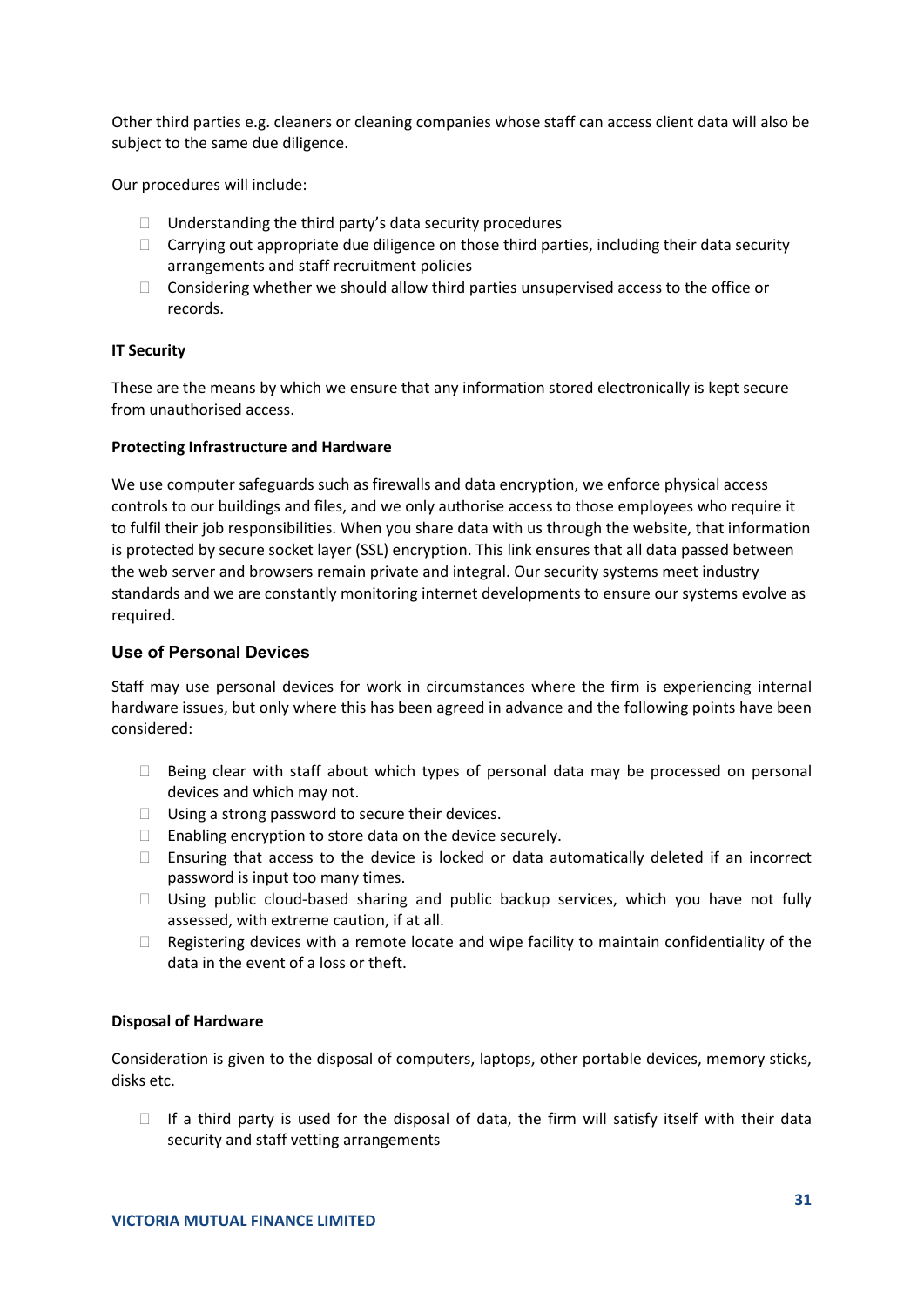$\Box$  Disposal of a computer (or other equipment which potentially stores client records e.g. some photocopier/scanner equipment); the hard drive will be wiped with specialist software or removed and destroyed sufficiently so that information cannot be accessed by an authorised person.

### **Access Rights**

Access rights to information on the network and emails are controlled through an Access Right Policy. This policy ensures that:

- $\Box$  Access is granted to data only where required and where approved by an authorised person;
- $\Box$  Temporary access to data must also be time bound, and privileges revoked after that date or an extension expressly granted by an authorised person;
- $\Box$  Network administration is subject to a credit check and Disclosure and Barring Service Check (previously CRB check) on appointment, in addition to full referencing etc.; and
- $\Box$  All staff who access client/sensitive information are subject to an annual vetting process (this could include credit checks and/or Disclosure and Barring Service checks).

A register is maintained listing what access rights have been given and to which staff. This is maintained and updated by [name].

### **Data Security Violations/ Data Compromise Reporting Policy**

All staff are under an obligation to report any incident which they may feel violates the data security of the business by informing [name]. All violations are recorded in the Data Security Violations Register.

Equally all staff are aware of the need to report any data compromise incidents. These can include:

- $\Box$  Loss of laptop or other portable device;
- $\Box$  Loss of client data either in paper form or electronic;
- □ Loss of memory sticks/disks/USB pens etc.;
- $\Box$  Unauthorised persons in back office area where data stored; and
- $\Box$  Client information passed onto unauthorised third party.

All incidents should be reported immediately to [name] and these will be recorded on a Data Compromise Register. The firm's policy on this is for additional training to be provided to the staff involved and for the client concerned to be notified.

### **Audits**

Compliance with this policy is audited on an annual basis by [name]. The results are detailed in the Security Audit Log.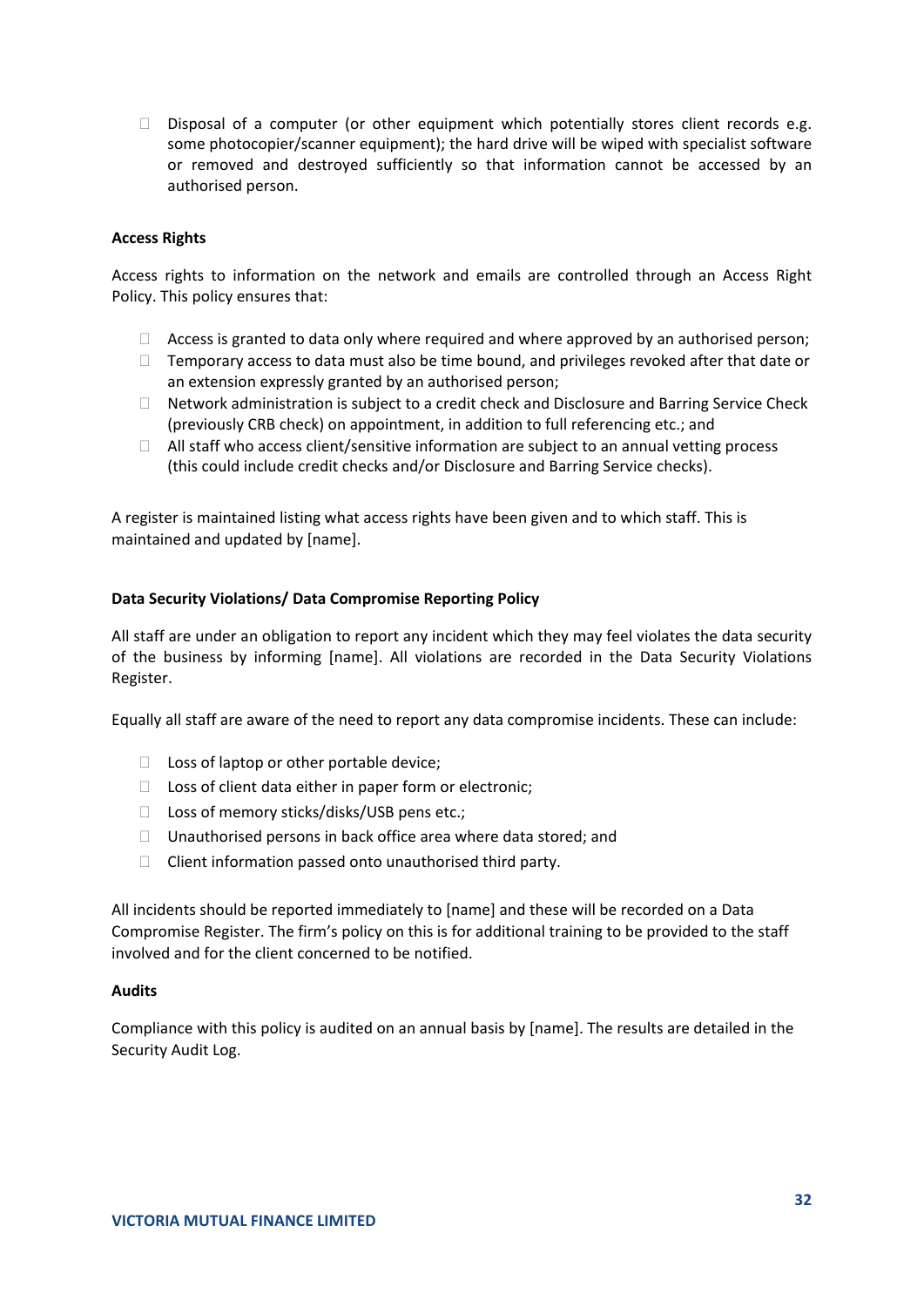### **Appendix 1 – Data Security Violations Register**

| <b>Date Violation</b><br><b>Identified</b> | <b>How Violation</b><br>was Discovered | <b>Date of Actual</b><br><b>Violation</b> | <b>Description of</b><br><b>Violation</b> | Date of<br><b>Notification to</b><br><b>Regulator</b> | <b>Any Remedial</b><br><b>Action</b> |
|--------------------------------------------|----------------------------------------|-------------------------------------------|-------------------------------------------|-------------------------------------------------------|--------------------------------------|
|                                            |                                        |                                           |                                           |                                                       |                                      |
|                                            |                                        |                                           |                                           |                                                       |                                      |
|                                            |                                        |                                           |                                           |                                                       |                                      |
|                                            |                                        |                                           |                                           |                                                       |                                      |
|                                            |                                        |                                           |                                           |                                                       |                                      |
|                                            |                                        |                                           |                                           |                                                       |                                      |
|                                            |                                        |                                           |                                           |                                                       |                                      |
|                                            |                                        |                                           |                                           |                                                       |                                      |

### **Appendix 2 – Data Security Audit Register**

| Date of<br><b>Audit</b> | <b>Area Audited</b> | Name of<br><b>Auditor</b> | <b>Results of Audit</b> | <b>Any Remedial Action</b> |
|-------------------------|---------------------|---------------------------|-------------------------|----------------------------|
|                         |                     |                           |                         |                            |
|                         |                     |                           |                         |                            |
|                         |                     |                           |                         |                            |
|                         |                     |                           |                         |                            |
|                         |                     |                           |                         |                            |
|                         |                     |                           |                         |                            |
|                         |                     |                           |                         |                            |